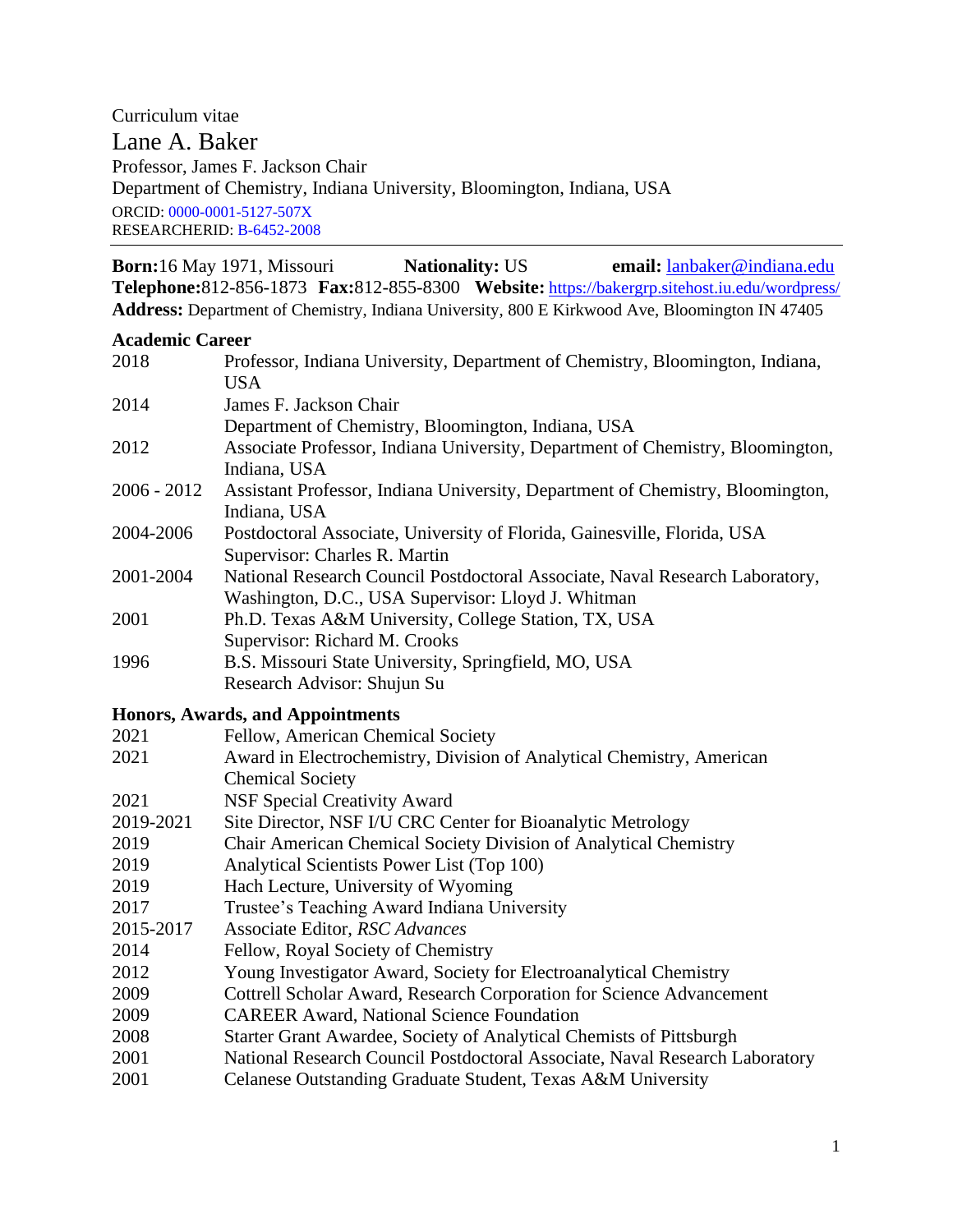1996 Hyperchem Hypercube Scholar, Missouri State University

1996 Outstanding Undergraduate in Inorganic Chemistry, Missouri State University

Lane Baker was educated at Missouri State University, Springfield, MO (BS Chem 1996) and Texas A&M University (Ph.D. 2001) working with Richard M. Crooks. He joined the group of Lloyd J. Whitman (2001) in the Surface Nanoscience and Sensor Technology Section of the Naval Research Laboratory as a National Research Council Postdoctoral Associate, conducting research on atomically resolved scanned probe microscopies. He then joined the group of Charles R. Martin (2004) at the University of Florida as a Postdoctoral Associate investigating polymeric nanopores for sensing and separations. He started as an Assistant Professor at Indiana University in the Analytical Chemistry Division (2006) and was promoted to Associate Professor with tenure in 2012. His research group is interested in three areas. (i) Transient and spatial measurement of ion concentrations with scanned probe microscopies. (ii) Electrospray from nanoscale pipettes. (iii) Electrochemistry in small domains.

## **Current Collaborations**

Chandan Sen (IUSM), Paul Bohn (Notre Dame), Garth Simpson (Purdue), Dana Spence (Michigan State University), Scott Martin (Saint Louis University), Zuzanna Siwy (UC-Irvine), Craig Aspinwall (University of Arizona), Tom Snaddon (Indiana University), Xingchen Ye (Indiana University)

## **Current and Past Group Members**

**Visiting Faculty:** Prof. Chengxiao Zhang (2016, Director, Key Laboratory of Analytical Chemistry for Life Science of Shanxi Province, China), Prof. Wookyoung Lee (2010-2012, Inje, Korea)

**Postdoctoral:** Dr. Srinivas Beeram (2011-2012), Dr. Jeremy Wilburn (2010-2011), Dr. Yaqin Fu (2006-2009), Dr. Vish Bhakthavatsalam (2007-2008)

**Graduate (13 PhD; 5 MS; 12 current):** Kaixiang Huang, Natasha Siepser, Gargi Jagdale, Brian Choi, Sasha Alden, Kristen Alanis, Charles Ault, Cody Leasor, Yunong Wang, Lingjie Zhang, Ana Cuoto (DGP), Ben Gerroll (DGP), Cheng Zhu (PhD 2021), Tyler Yarger (MS 2020), Alicia Friedman (PhD 2018), Elizabeth Yuill (PhD 2017), Lushan Zhou (PhD 2017), Yuhan Zeng (MS 2017), Wenqing Shi (PhD 2017),Anna Weber (MS 2017), Anumita Saha, (PhD 2016), Yi Zhou (PhD 2014), Kirstin Morton (PhD 2014), Maks Derylo (MS 2014), Niya Sa (PhD 2013), Celeste Morris (PhD 2013), Rahul Thakar (PhD 2013), Rashid Zakeri (MS 2013), Joseph Basore (PhD 2013),Chiao-Chen Chen(PhD, 2012)

**Visiting Scholars:** Na Zhang (2014)

**Undergraduate:** Jacqueline Patterson (2018-2019), Jon-Luc Poirier (2017), Huidi Chen (2017), Curtis Green (2015), David Abrahams (2014), Kayla Matthews (2012), Andrew Rusch (2012), Doug Miller (2010), Kyuwon Kim (2008), Ryan Kapp (2008), Carrie VanLue (2007)

# **Editorial**

|  |  |  | 2019-present Encyclopedia of Electroanalytical Chemistry, Section Editor |
|--|--|--|--------------------------------------------------------------------------|
|--|--|--|--------------------------------------------------------------------------|

2019-present *Analytical and Bioanalytical Chemistry,* Advisory Board

- 2019-present *Nanoscientific (Park Instruments)*, Editorial Board
- 2018-present *Journal of the Electrochemical Society*, Editorial Advisory Committee
- 2013-present *Analytical Methods*, Editorial Advisory Board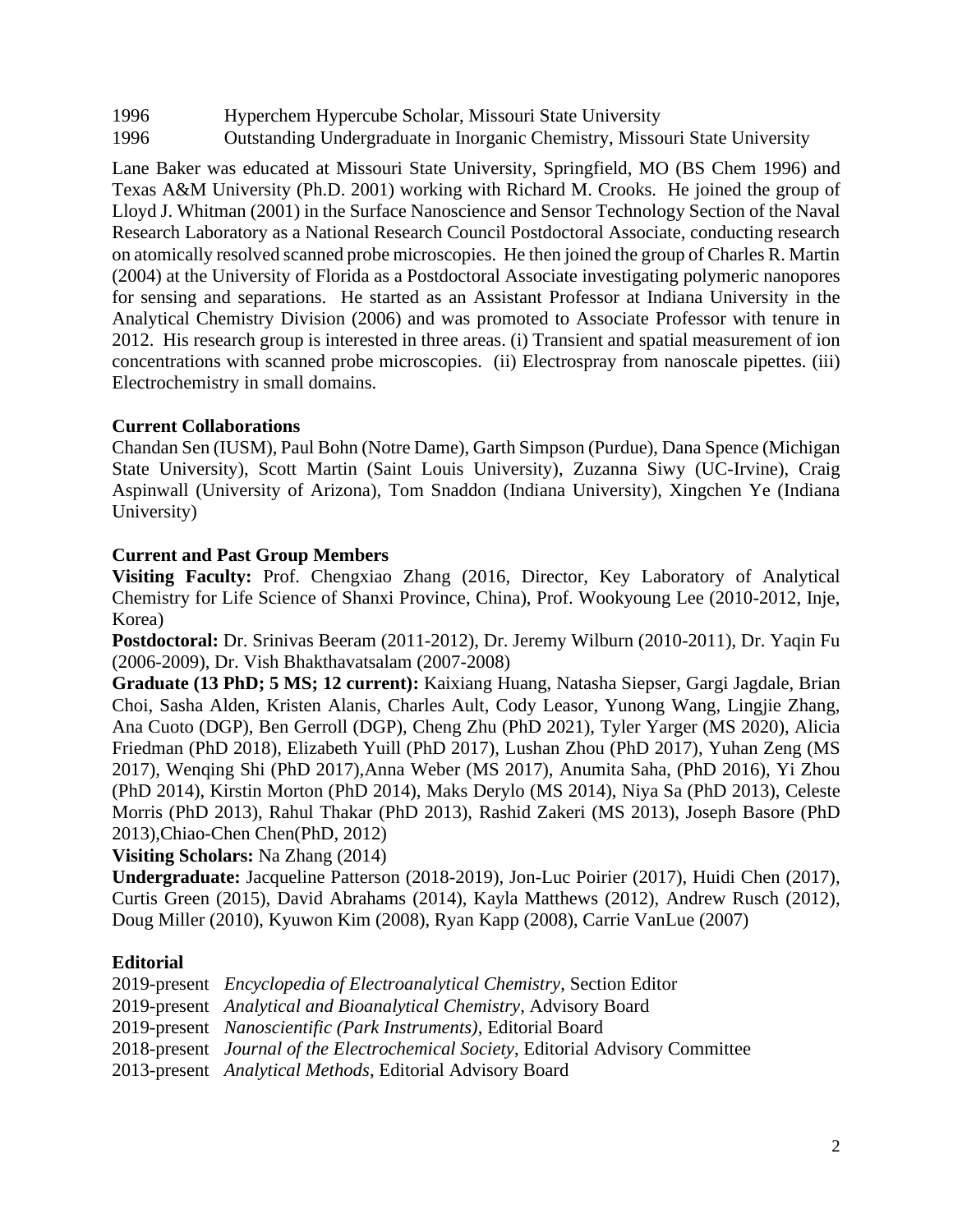|            | 2017-present ACS Sensors, Editorial Advisory Board                                   |
|------------|--------------------------------------------------------------------------------------|
| 2021       | Journal of the Electrochemical Society, Society for Electroanalytical Chemistry      |
|            | Members Special Issue, co-Editor (with Bo Zhang, Francis Zamborini and Lanqun        |
|            | Mao)                                                                                 |
| 2019       | ChemElectroChem, Richard M. Crooks Festschrift, co-Editor (with Francis              |
|            | Zamborini, Wei Zhan, and Robbyn Anand)                                               |
| 2017, 2019 | Analytical Chemistry, Editorial Advisory Board (ex-officio)                          |
| 2018       | <i>ChemElectroChem, co-Editor (with Yitao Long and Patrick Unwin), Special Issue</i> |
|            | on Single-Entity Electrochemistry                                                    |
| 2015-17    | RSC Advances, Associate Editor                                                       |
| 2015       | Analytical Methods, co-Editor (with Ryan Bailey) Emerging Investigators Issue        |
| 2011-14    | <b>Analytical Chemistry, Features Advisory Panel</b>                                 |
|            |                                                                                      |

### **Organizations/Societies**

American Chemical Society, Society for Electroanalytical Chemistry, The Electrochemical Society, International Society of Electrochemistry, American Society for Mass Spectrometry, American Associate for the Advancement of Science

## **Outreach and Synergistic Activities**

| 2023         | Founding Organizer and Vice-Chair, Gordon Conference on Chemical Imaging,                                   |
|--------------|-------------------------------------------------------------------------------------------------------------|
|              | Manchester, NH                                                                                              |
|              | 2020-present Founder and Organizer, Society for Electroanalytical Chemistry Student Group                   |
|              | Meeting                                                                                                     |
| 2020-present | Organizing Committee, Analytical Sciences Digital Library Remote Labs and                                   |
|              | <b>Simulations</b>                                                                                          |
| 2018-present | SENTINEL-ITN, EU Horizon 2020, Member of International Partner Network                                      |
| 2020         | NSF Chemistry Division Review, Committee of Visitors                                                        |
| 2020         | Past-Chair, American Chemical Society Division of Analytical Chemistry                                      |
| 2019         | Chair, American Chemical Society Division of Analytical Chemistry                                           |
| 2018         | Program Chair, American Chemical Society Division of Analytical Chemistry                                   |
| 2018         | Organizing Committee RSC Faraday Discussion on Nanoscale Electrochemistry,                                  |
|              | Bath, UK                                                                                                    |
| 2015-18      | Chair Membership Committee, Society for Electroanalytical Chemistry                                         |
| 2017         | Chair-Elect American Chemical Society Division of Analytical Chemistry                                      |
| 2015-17      | co-Chair, American Chemical Society Division of Analytical Chemistry, Spring                                |
|              | and Fall Meetings                                                                                           |
| 2015-16      | co-Chair, Long Range Program Planning Committee American Chemical Society,                                  |
|              | Division of Analytical Chemistry                                                                            |
| 2014         | Fellow, Royal Society of Chemistry                                                                          |
| 2014         | Discussion Leader, Gordon Research Conference on Electrochemistry, Ventura,                                 |
|              | CA                                                                                                          |
| 2012-14      | Organizing Committee and Facilitator, 1 <sup>st</sup> -3 <sup>rd</sup> Cottrell Scholar's Collaborative New |
|              | Faculty in Chemistry Workshop, Washington, DC                                                               |
| 2013-18      | Board of Directors of Society for Electroanalytical Chemistry                                               |
| 2011-12      | First and Second China-US Analytical Chemistry Workshop, Tsinghua University,                               |
|              | Beijing, China                                                                                              |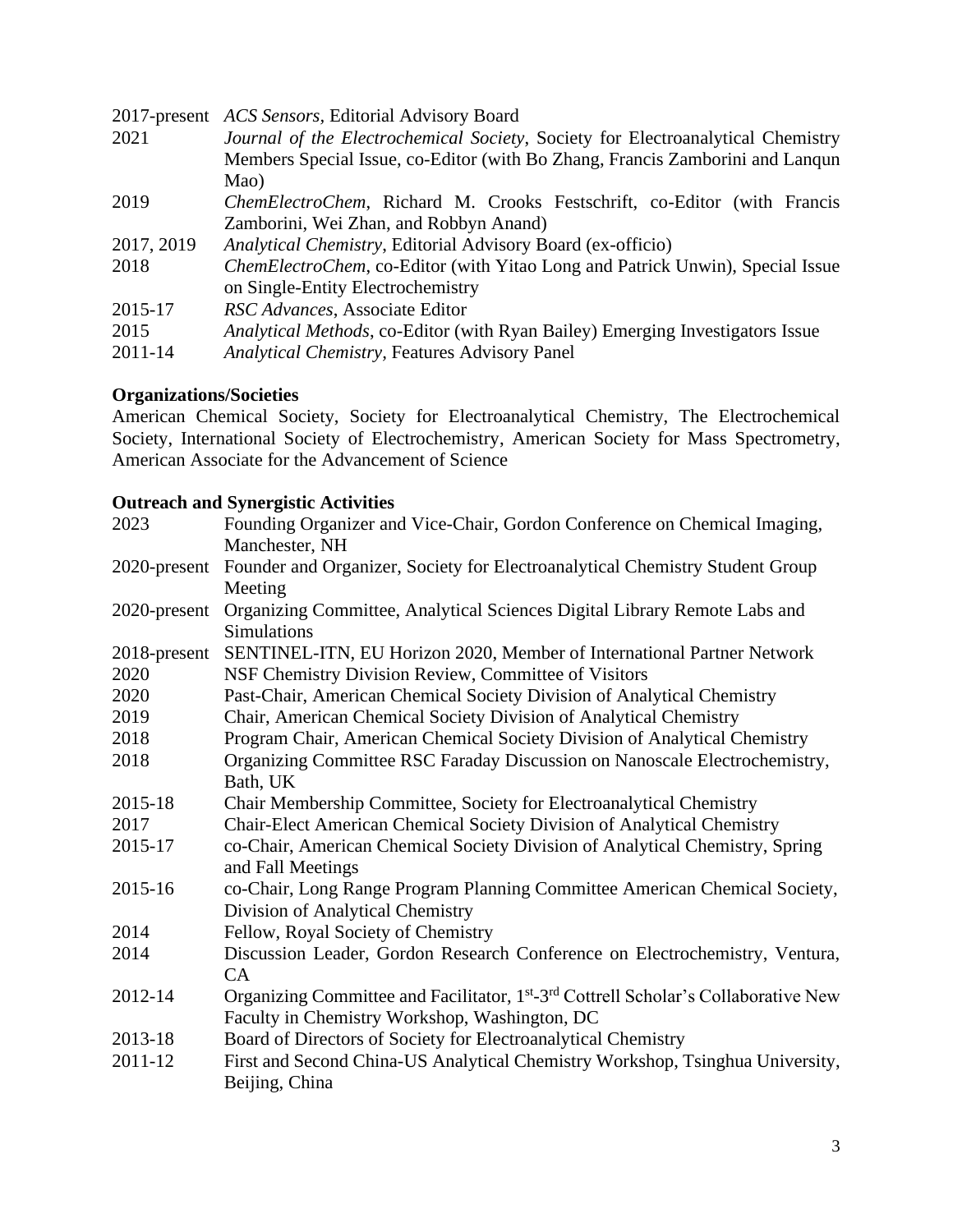- 2010 Hosted and Organized Boy Scout Merit Badge Event at Indiana University
- 2008 Midwest Analytical Universities Chemistry Conference, Indiana University, Bloomington Indiana Meeting Organizer (with Stephen Jacobson)

#### **Invited Seminar Presentations**

- 103. Pittcon 2022 (March 2022)
- 102.Florida State University, Tallahassee, FL (2021)
- 101.Royal Society of Chemistry, Faraday Discussion Next Generation Nanoelectrochemistry, (Virtual, Fall 2021)
- 100.Midwest Regional Meeting of the American Chemical Society, Springfield, MO (October 2021)
- 99. University of North Carolina (Virtual, October 2021)
- 98. SENTINEL Workshop, Rimini, Italy (September 2021)
- 97. Fall National Meeting of the American Chemical Society, Atlanta, GA (August 2021)
- 96. Northwest Regional Meeting of the American Chemical Society (Virtual 2021)
- 95. Texas A&M University, College Station, TX (Virtual, April 2021)
- 94. Pittcon 2021 (Virtual, March 2021)
- 93. Clarkson University, Potsdam, NY (Virtual, November 2020)
- 92. Wayne State University, Detroit, MI (Virtual, November 2020)
- 91. University of Rhode Island, South Kingston, RI (Virtual, October 2020)
- 90. Montclair State University, Montclair, NJ (Virtual, October 2020)
- 89. Colorado State University, Fort Collins, CO (February 2020)
- 88. University of Miami, Miami, OH (February 2020)
- 88. Nanoscientific Symposium, Albany, NY (November 2019)
- 87. University of Texas, El Paso, TX (October 2019)
- 87. Potter's Lodge Meeting, Blue Mountain Lake, NY (September 2019)
- 86. Mátrafüred Conference, Visegrád, Hungary (June 2019)
- 86. 235th Electrochemical Society Meeting, Dallas, TX (May 2019)
- 85. Missouri State University, Springfield, MO (April 2019)
- 84. Hach Lecture, University of Wyoming, Laramie, WY (March 2019)
- 83. East Tennessee State University (February 2019)
- 82. Purdue University, West Lafayette, IN (February 2019)
- 81. University of Akron, Akron, OH (February 2019)
- 80. SciX 2018, Atlanta, GA (October 2018)
- 79. University of Puerto Rico (September 2018)
- 78. 69th International Society of Electrochemistry Meeting, Bologna Italy (August 2018)
- 77. 254th National American Chemical Society, Boston, MA (August 2018)
- 76. Pittcon 2018, Orlando, FL (March 2018)
- 75. Gordon Research Conference on Electrochemistry, Ventura, CA (January 2018)
- 74. Potter's Lodge Meeting, Blue Mountain Lake, NY (September 2017)
- 73. German Society of Biochemistry and Molecular Biology Satellite Meeting: Novel tools to investigate cellular physiology at the nanoscale, Ruhr-Bochum, Germany (October 2017)
- 72. SciX 2017, Reno, NV (October 2017)
- 71. 254th National American Chemical Society, Washington, DC (August 2017)
- 70. University of Texas, Austin, TX (May 2017)
- 69. Pittcon 2017, Chicago, IL (March 2017)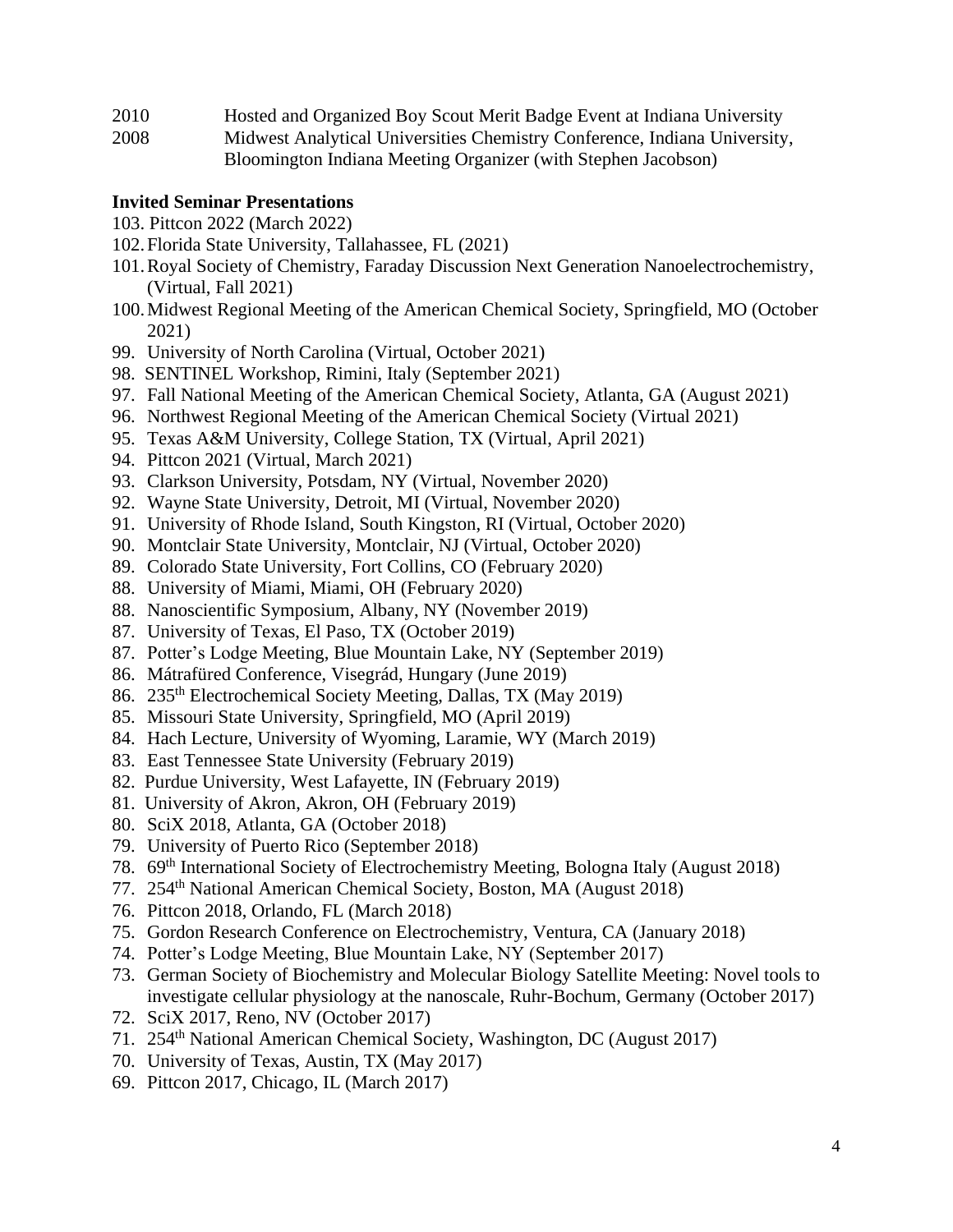- 68. University of Arizona, Tucson, AZ (February 2017)
- 67. University of Utah, Salt Lake City, UT (October 2016)
- 66. Royal Society of Chemistry Faraday Discussion Single-Entity Electrochemistry, York, UK (September 2016)
- 65. International Society of Electrochemistry,  $67<sup>th</sup>$  Annual Meeting, The Hague, Netherlands (August 2016)
- 64. 252nd National American Chemical Society Meeting, Philadelphia, PA (August 2016)
- 63. Fourth China-US Analytical Chemistry Workshop, Xiamen, China (June 2016)
- 62. CERMACS, Bill Heineman Symposium, Cincinnati, OH (May 2016)
- 61. 251st National American Chemical Society Meeting, San Diego, CA (March 2016)
- 61. Reilly Award Symposium, Pittcon 2016, Atlanta, GA (March 2016)
- 60. Pittcon 2016, Atlanta, GA (March 2016)
- 59. ICAISE, Indianapolis, IN (October 2016)
- 58. Pacifichem, Honolulu, HI (December 2015)
- 57. Case Western Reserve University, Cleveland, OH (November 2014)
- 56. Center for Analytical Instrument Development Workshop, 7<sup>th</sup> Annual Meeting, Purdue University, West Lafayette, IN (September 2014)
- 55. International Society of Electrochemistry, 65<sup>th</sup> Annual Meeting, Lausanne, Switzerland (September 2014)
- 54. Chalmers University of Technology, Area of Advance Nanoscience and Nanotechnology Workshop, Gothenburg, Sweden (June 2014)
- 53. Argonne National Laboratory, Chicago, IL (June 2014)
- 52. University of Pittsburgh, Pittsburgh, PA (April 2014)
- 51. University of Maryland-Baltimore County, Baltimore, MD (February 2014)
- 50. SciX, Milwaukee, WI (October 2013)
- 49. Watanabe Symposium, Indiana University, Bloomington, IN (October 2013)
- 48. Potter's Lodge Meeting, Blue Mountain Lake, NY (September 2013)
- 47. City University of New York, New York, NY (April 2013)
- 46. Pittcon 2013, Philadelphia PA (March 2013)
- 45. University of California-Irvine, Irvine, CA (December 2012)
- 44. University of Minnesota, Minneapolis, MN (October 2012)
- 43. SciX, Kansas City, MO (October 2012)
- 43. Second China-US Analytical Chemistry Workshop, Tsinghua University, Beijing, China, (September 2012)
- 42. Texas A&M University, College Station, TX (September 2012)
- 41. Gordon Research Conference on Biosensors (July 2012)
- 40. Cottrell Scholar's Conference, Tucson, AZ (July 2012)
- 39. Reilly Award Symposium, Pittcon 2012, Orlando, FL (March 2012)
- 38. Southwest Regional American Chemical Society Meeting, Austin, TX (November 2011)
- 37. University of Notre Dame, Notre Dame, IN (October 2011)
- 36. Texas Tech, Lubbock, TX (September 2011)
- 35. Potter's Lodge Meeting, Blue Mountain Lake, NY (September 2011)
- 34. Cottrell Scholar's Conference, Tucson, AZ (July 2011)
- 33. University of Washington, Seattle, WA (May 2011)
- 32. Kansas State University, Manhattan, KS (May 2011)
- 31. University of Kansas, Lawrence, KS (May 2011)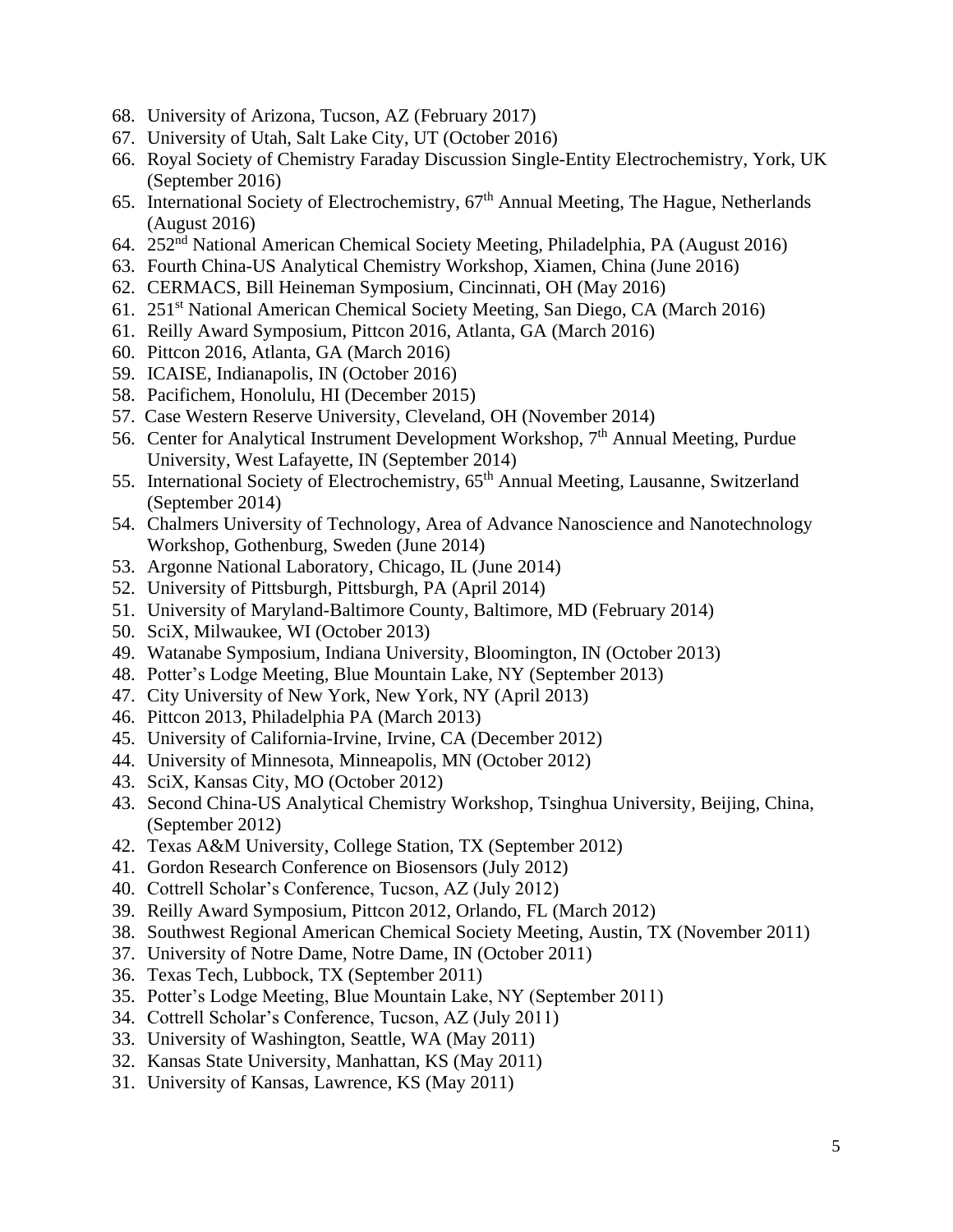- 30. University of North Carolina, Chapel Hill, NC (April 2011)
- 29. Scanning Ion Conductance Microscopy Workshop, London, UK (March 2011)
- 28. Pittcon 2011, Atlanta, GA (March 2011)
- 27. University of Illinois, Urbana, IL (February 2011)
- 26. Pacifichem 2010, Honolulu, HI (December 2010)
- 25. Purdue University, West Lafayette, IN (November 2010)
- 24. University of Texas, Austin, TX (November 2010)
- 23. Texas A&M University, College Station, TX (November 2010)
- 22. St. Louis University, St. Louis, MO (September 2010)
- 21. Georgia State University, Atlanta, GA (April 2010)
- 20. University of Florida, Gainesville, FL (April 2010)
- 19. Michigan State University, East Lansing, MI (March 2010)
- 18. Optical Society of America 93rd Annual Meeting, San Jose, CA (October 2009)
- 17. Potter's Lodge Meeting, Blue Mountain Lake, NY (September 2009)
- 16. University of Louisville, Louisville, KY (April 2009)
- 15. Northern Kentucky University, Highland Heights, KY (April 2009)
- 14. Pittcon 2009, Chicago, IL (March 2009)
- 13. IUPUI, Indianapolis, IN (February 2009)
- 12. Lab Automation 2009, Palm Springs, CA (January 2009)
- 11. Southern Illinois University, Carbondale, IL (November 2008)
- 10. Rose-Hulman Institute of Technology, Terre Haute, IN (October 2008)
- 9. Valparaiso University, Valparaiso, IN (September 2008)
- 8. 20<sup>th</sup> International Conference on Accelerators, Fort Worth, TX (August 2008)
- 7. HPLC2008, Baltimore, MD (May 2008)
- 6. Wright State University, Dayton, OH (February 2008)
- 5. National Institute of Advanced Industrial Science and Technology, Tsukuba, Japan (December 2007)
- 4. Eastern Kentucky University, Richmond, KY (December 2007)
- 3. Western Kentucky University, Bowling Green, KY (November 2007)
- 2. Benedictine College, Atchison, KS (November 2007)
- 1. Indiana State University, Terre Haute, IN (April 2007)

#### **Arranged and Contributed Seminars**

- 37. 260<sup>th</sup> National American Chemical Society Meeting, San Francisco, CA (September 2019)
- 36. Midwest Universities Analytical Chemistry Conference, Michigan State University, East Lansing, MI (November 2018)
- 35. International Society for Electrochemistry Meeting, Providence, RI (August 2017)
- 34. 253rd National American Chemical Society Meeting, San Francisco, CA (March 2016)
- 33. Midwest Universities Analytical Chemistry Conference, University of Illinois, Urbana-Champaign, IL (October 2016)
- 32. Midwest Universities Analytical Chemistry Conference, University of Minnesota, Minneapolis, MN (October 2015)
- 31. Pittcon 2013, Philadelphia, PA (March 2013)
- 30. Midwest Universities Analytical Chemistry Conference, University of Wisconsin, Madison, WI (September 2012)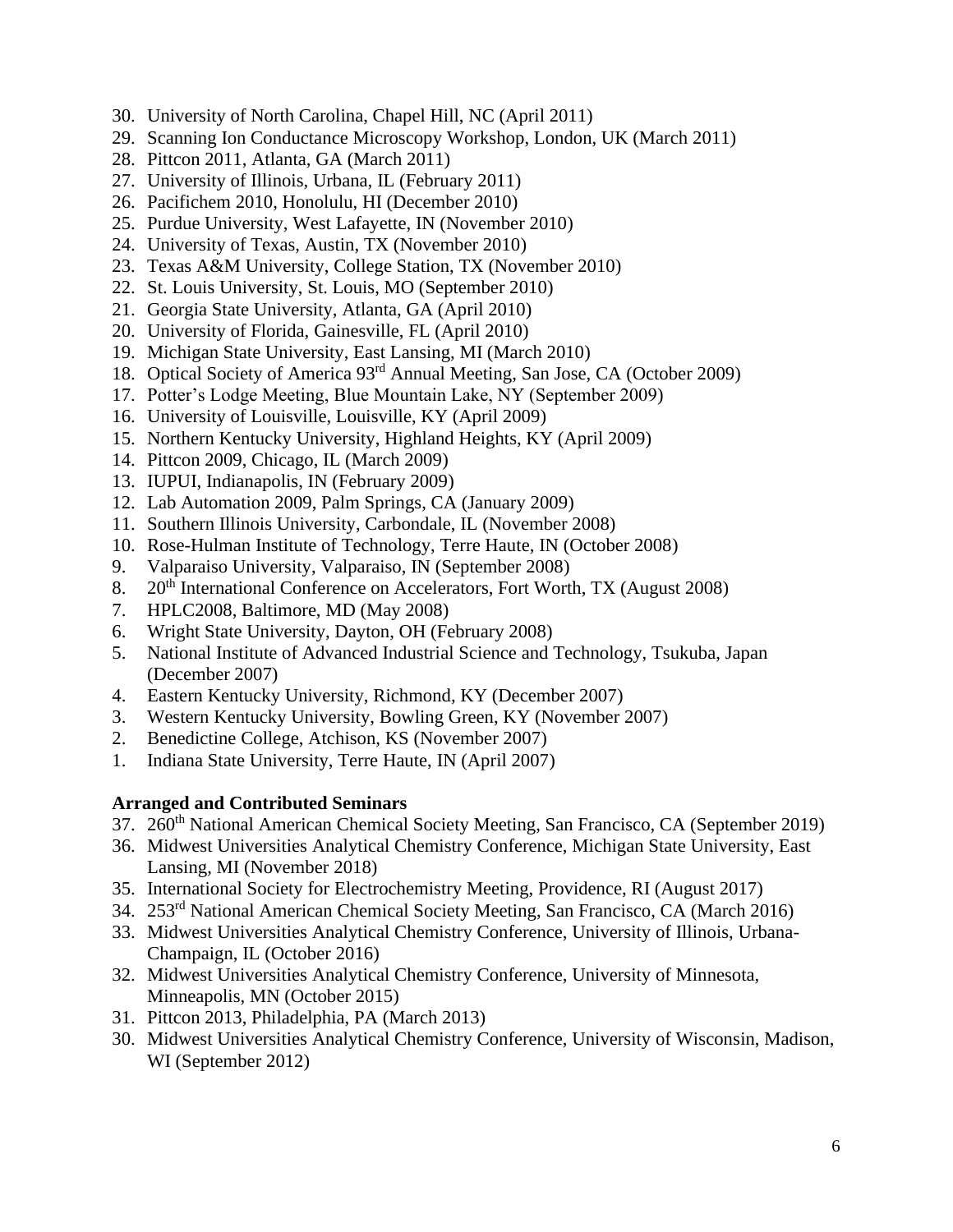- 29. Center for Analytical Instrumentation Development Annual Meeting, West Lafayette, IN (May 2011)
- 28. 218th Electrochemical Society Meeting, Las Vegas, NV (October 2010)
- 27. Midwest Universities Analytical Chemistry Conference, Purdue University, West Lafayette, IN (October 2010)
- 26. Midwest Universities Analytical Chemistry Conference, Michigan State University, East Lansing, MI (December 2009)
- 25. Pittcon 2008, New Orleans, LA (March 2008)
- 24. Midwest Universities Analytical Chemistry Conference, University of Illinois, Urbana, IL (November 2007)
- 23. University of Kansas, Lawrence, KS (February 2006)
- 22. The Ohio State University, Columbus, OH (February 2006)
- 21. Virginia Polytechnic Institute, Blacksburg, VA (January 2006)
- 20. Indiana University, Bloomington, IN (January 2006)
- 19. Florida State University, Tallahassee, FL (January 2006)
- 18. University of California, Riverside, CA (December 2005)
- 17. University of Massachusetts, Amherst, MA (December 2005)
- 16. University of Delaware, Newark, DE (December 2005)
- 15. University of Florida, Gainesville, FL (December 2005)
- 14. University of Texas, Austin, TX (November 2005)
- 13. Renesselaer Polytechnic Institute, Troy, NY (November 2005)
- 12. Auburn University, Auburn, AL (November 2005)
- 11. Wayne State University, Detroit, MI (November 2005)
- 10. University of Kentucky, Lexington, KY (October 2005)
- 9. 230<sup>th</sup> National American Chemical Society Meeting in the Analytical Chemistry Division; Washington, DC (August 2005)
- 8. 229<sup>th</sup> National American Chemical Society Meeting in the Colloid and Surface Chemistry Division, San Diego, CA (March 2005)
- 7. Pittcon 2005, Orlando, FL (March 2005)
- 6. AVS 50th International Symposium, Baltimore, MD (November 2003)
- 5. 226<sup>th</sup> National American Chemical Society Meeting in the Colloid and Surface Chemistry Division, New York, NY (September 2003)
- 4. 2003 Physical Electronics Conference, Ithaca, NY (June 2003)
- 3. 221<sup>st</sup> National American Chemical Society Meeting in the Polymer Materials Science and Engineering Division, San Diego, CA (April 2001)
- 2. Missouri State University, Springfield, MO (October 1999)
- 1. 218<sup>th</sup> National American Chemical Society Meeting in the Organic Chemistry Division, New Orleans, LA (August 1999)

#### **Poster Presentations**

Faraday Discussion: Nanoscale Interfaces, Bath, UK (June 2018), 250<sup>th</sup> National American Chemical Society Meeting, Boston, MA (August 2015); Gordon Research Conference on Electrochemistry, Ventura, CA (January 2010); Gordon Research Conference on Cell Contact and Adhesion, Waterville, NH (June 2009); Pittcon 2006, Orlando, FL (March 2006); 230<sup>th</sup> National American Chemical Society Meeting, Washington, DC (August 2005); 215<sup>th</sup> National American Chemical Society Meeting in the Colloid and Surface Chemistry Division; Dallas, TX (March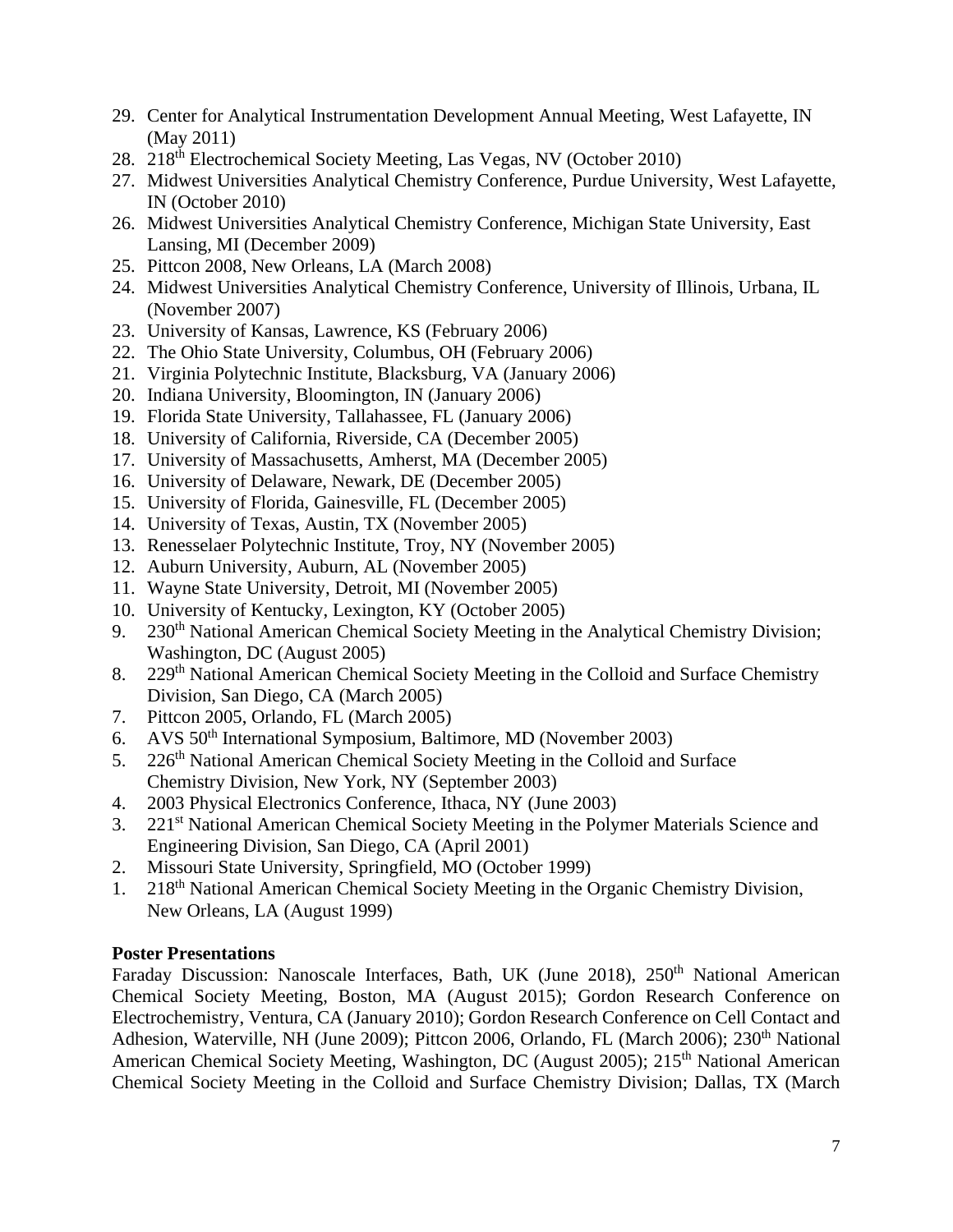1998); Midwest Regional ACS Meeting in the Physical Chemistry Division; Joplin, MO (March 1996).

### **Departmental/University Service**

| 2020-2021        | <b>Graduate Recruiting Chair</b>                                         |
|------------------|--------------------------------------------------------------------------|
| 2012-21          | Faculty Advisor for Student Electrochemical Society Chapter              |
| 2015-21          | <b>Chemistry Department Analytical Area Coordinator</b>                  |
| 2014-16, 2020-21 | <b>Chemistry Department Diversity Affairs Committee</b>                  |
| 2017-19          | Associate Chair, Department of Chemistry                                 |
| 2016-19          | <b>Chemistry Department Policy Committee</b>                             |
| 2015-18          | Quantitative Chemical Biology (NIH Training Grant) Curriculum Committee  |
| 2016             | Faculty Search Committee Precision Medicine Initiative, Chemistry Pillar |
| 2016             | Chair, Departmental External Review Committee                            |
| 2014-16          | <b>Chemistry Department Graduate Standards Committee</b>                 |
| 2013-15          | College Academic Fairness Committee (Arts and Science)                   |
| 2014             | Gill Center review                                                       |
| 2009-12          | <b>NOBCChe Faculty Advisor</b>                                           |
| 2012             | College Evaluation Committee for WISE and Herbert Fellowships            |
| 2012             | <b>Chemistry Website Redesign Committee</b>                              |
| 2012             | Analytical/Bioanalytical Faculty Search Committee                        |
| 2009-12          | <b>Graduate Recruiting Analytical Division</b>                           |
| 2008             | <b>Graduate Recruiting Materials Division</b>                            |

### **Teaching**

4846 Students Total

(Semester, *Course*, Student Enrollment)

F2020 *C611: Electroanalytical Chemistry*, 11

- S2020 *C611: Electroanalytical Chemistry*, 11
- F2018 *A315: Chemical Measurements Laboratory,* 24
- F2017 *C127:Principles of Chemistry and Biochemistry Laboratory,* 599

S2017 *C127:Principles of Chemistry and Biochemistry Laboratory,* 576

- F2016 *C127:Principles of Chemistry and Biochemistry Laboratory,* 574
- S2016 *C611:Electroanalytical Chemistry,* 7
- F2015 *A315:Chemical Measurements Laboratory*, 20
- S2015 *C611:Electroanalytical Chemistry,* 12
- F2014 *A315:Chemical Measurements Laboratory*, 34
- SU2014 *C127:Principles of Chemistry and Biochemistry Laboratory,* 49
- S2014 *A800:Analytical Chemistry Research Seminar*, 13
- S2014 *C620:Chemical Measurements* 20
- F2013 *A315:Chemical Measurements Laboratory*, 17
- F2013 *A800:Analytical Chemistry Research Seminar*, 8
- F2013 *C689 Quantitative Chemical Biology Journal Club*, 6
- S2013 *C117:Principles of Chemistry and Biochemistry Laboratory,* 640
- S2013 *M608:Materials Chemistry,* 12
- F2012 *A315:Chemical Measurements Laboratory,* 13
- S2012 *M608:Materials Chemistry,* 9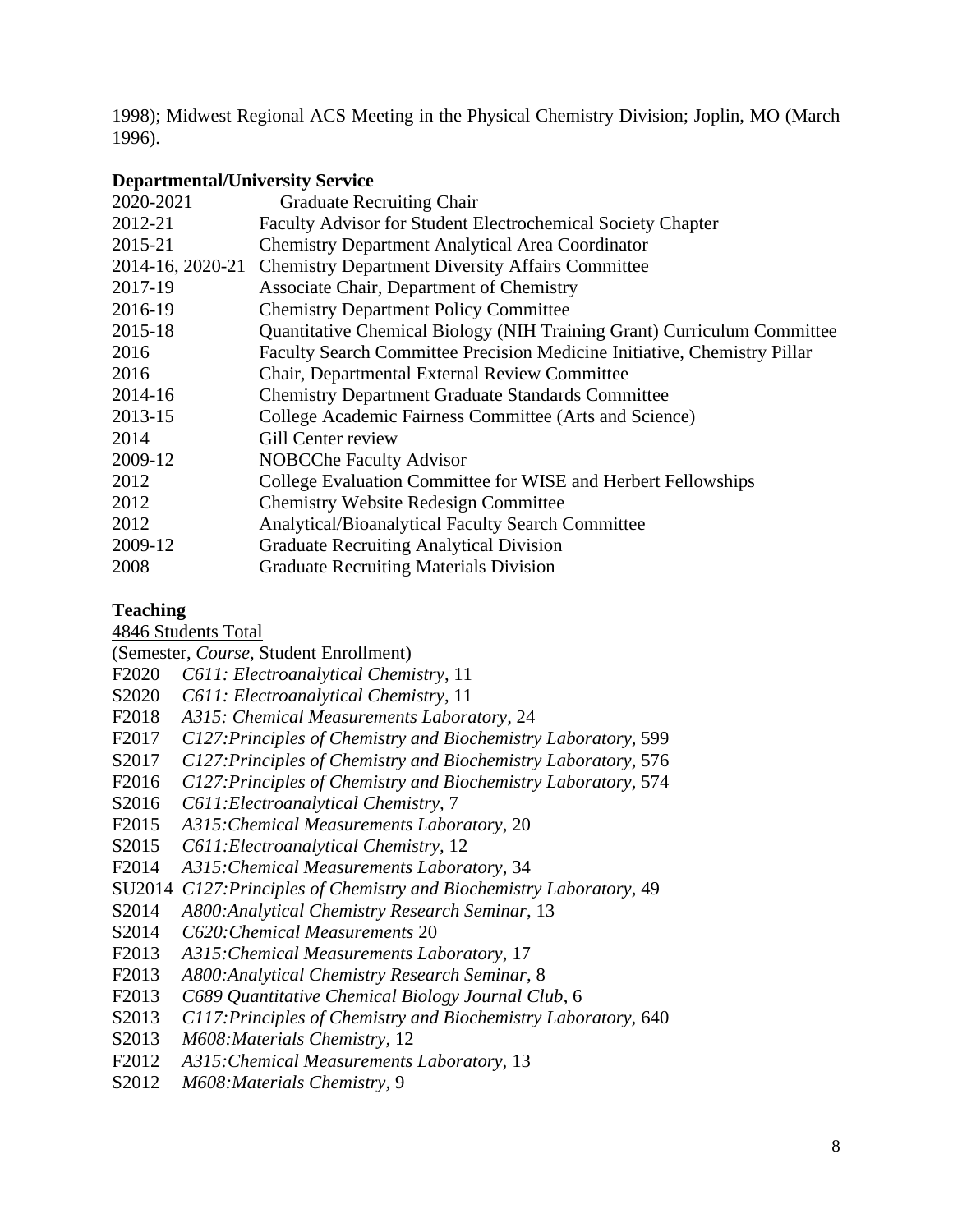- F2011 *C611:Electroanalytical Chemistry,* 20
- S2011 *A800:Analytical Chemistry Research Seminar*, 20
- F2010 *A315:Chemical Measurements Laboratory*, 12
- F2010 *A800:Analytical Chemistry Research Seminar*, 20
- S2010 *C611:Electroanalytical Chemistry,* 20
- F2009 *C117:Principles of Chemistry and Biochemistry,* 572
- S2009 *C117:Principles of Chemistry and Biochemistry Laboratory,* 473
- F2008 *C117:Principles of Chemistry and Biochemistry,* 572
- S2008 *C117:Principles of Chemistry and Biochemistry Laboratory,* 473
- F2007 *C611:Electroanalytical Chemistry,* 20
- F2006 *A315:Chemical Measurements Laboratory,* 12

#### **Publications**

- 124. Alanis, K.; Alden, S.E.; Baker, L.A.; Shen, M. Micro and Nanopipettes for Electrochemical Imaging and Measurement, in *Scanning Electrochemical Microscopy Third Edition*; Mirkin, M.V., Bard, A.J., Eds.; CRC Press: Boca Raton, FL, **2021**, *submitted*.
- 123. McKenzie, E.; Hosseini, A.; Couto Petro, A.G.; Gerroll, B.; Rudman, K.; Baker, L.A.; Little, R.D. Versatile Tools for Understanding Synthetic Mechanisms, **2021**, *Chem. Rev., (invited) submitted*.
- 122. Choi, M.; Leasor, C.W.; Baker. L.A. Analytical Applications of Scanning Ion Conductance Microscopy: Measuring Ions and Electrons, in *Scanning Ion Conductance Microscopy*; Schäffer, T.E., Eds.; Springer Nature: Switzerland, **2021**, *accepted.*
- 121. Zhu, C.; Jagdale, G.; Gandolfo, A.; Abney, R.; Zhou, L.; Bish, D.; Raff, J.D.; Baker, L.A. Surface Charge Measurements with Scanning Ion Conductance Microscopy Provides Insights into Nitrous Acid Speciation at the Kaolin Mineral-Air Interface, *Enviro. Sci. Tech.*, **2021**, *accepted*.
- 120. Huang, K.; Castiaux, A.; Podicheti, R.; Rusch, D.B.; Martin, R.S.; Baker, L.A. A Hybrid Nanofiber/Paper Cell Culture Platform for Building a 3D Blood-brain Barrier Model, *Small Methods*, **2021**, *accepted.*
- 119. Khona, D.K.; Roy, S.; Ghatak, S.; Huang, K; Jagdale, G.; Baker, L.A.; Sen, C.K. Ketoconazole Resistant Candida albicans is Sensitive to a Wireless Electroceutical Wound Care Dressing, *Bioelectrochem.*, **2021**, *accepted*. (https://doi.org/10.1016/j.bioelechem.2021.107921)
- 118. Couto Petro, A.G.; Scherschel, N.F.; Baker, L.A. Electroreduction of Acetochlor at Silver Cathodes in Aqueous Media, *J. Electrochem. Soc.* **2021**, *168*, 075502. (https://doi.org/10.1149/1945-7111/ac13d6)
- 117. Friedman, A.K.; Boeynaems, S.; Baker, L.A. Synthetic hydrogel mimics of the nuclear pore complex for the study of nucleocytoplasmic transport defects in C9orf72 ALS/FTD, *Anal. Bioanal. Chem.* **2021**, *accepted*. (https://dx.doi.org/10.1007/s00216-021-03478-2)
- 116. Choi, M.; Siepser, N.P.; Jeong, S.; Ye, X.; Baker, L.A. Characterization of Ligand Adsorption at Individual Gold Nanocubes, *Langmuir* **2021**, *37*, 7701-7711. (https://doi.org/10.1021/acs.langmuir.1c00694)
- 115. Zhu, C.; Huang, K.; Wang, Y.; Alanis, K.; Shi, W.; Baker, L.A. Imaging with Ion Channels, *Anal. Chem.*, **2021**, *93,* 5355-5359. (https://doi.org/10.1021/acs.analchem.1c00224)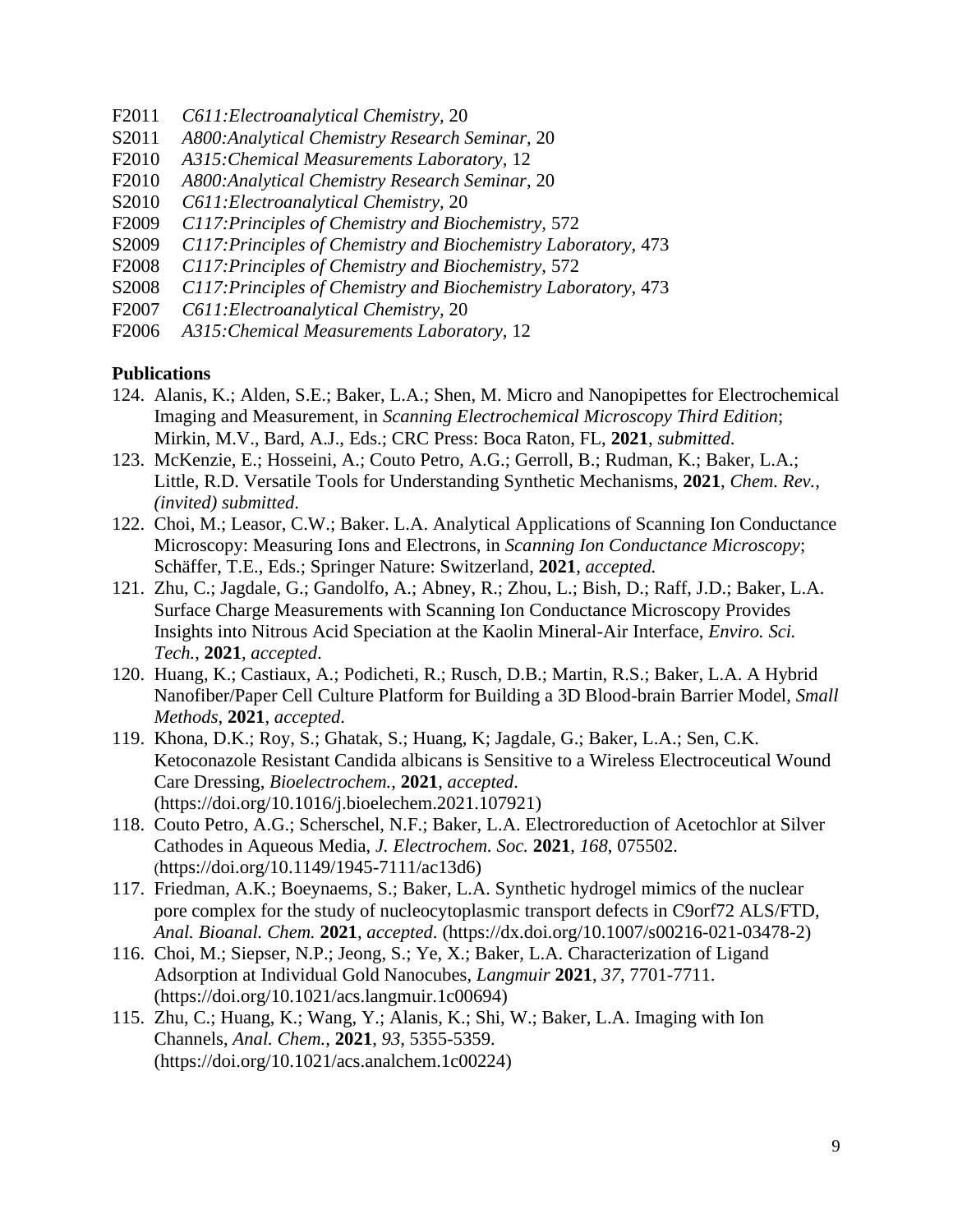- 114. Zhu, C.; Huang, K.; Siepser, N.P.; Baker, L.A. Scanning Ion Conductance Microscopy (SICM) *Chem. Rev.*, **2020**, *in press.* (https://doi.org/10.1021/acs.chemrev.0c00962)
- 113. Couto Petro, A.G.; Thapa, B.; Karty, J.A.; Raghavachari, K.; Baker, L.A.; Peters, D.G. Direct Electrochemical Reduction of Acetochlor at Carbon and Silver Cathodes in Dimethylformamide, *J. Electrochem. Soc.*, **2020**, *167,* 155517. (https://dx.doi.org/10.1149/1945-7111/abb8f9)
- 112. Baker, L.A.; Cavinato, A.G. Teaching Analytical Chemistry in the time of COVID-19 (Invited Editorial) *Anal. Chem.* **2020**, *92*, 10185–10186. (https://doi.org/10.1021/acs.analchem.0c02981)
- 111. Lucas, R.A.; Lin, C.; Baker, L.A.; Siwy, Z.S. Ionic Amplifying Circuits Inspired by Electronics and Biology, *Nat. Commun.*, **2020**, *11,* 1568*. (*https://dx.doi.org/10.1038/S41467-020-15398-3)
- 110. Choi, M.; Siepser, N.P.; Jeong, S.; Wang, Y.; Jagdale, G.; Ye, X.; Baker, L.A. Probing Single-Particle Electrocatalytic Activity at Facet-Controlled Gold Nanocrystals, *Nanoletters*, **2020**, *20,* 1233-1239. (https://dx.doi.org/10.1021/acs.nanolett.9b04640)
- 109. Panczyk, E.M.; Gilbert, J.D.; Jagdale, G.S.; Stiving, A.Q.; Baker, L.A.; Wysocki, V.H. Ion Mobility and Surface Collisions Show that Submicron Capillaries Can Produce Native-like Protein Complexes, *Anal. Chem.*, **2020**, *92,* 2460-2467. (http://dx.doi.org/10.1021/acs.analchem.9b03666)
- 108. Alden, S.E.; Siepser, N.P.; Patterson, J.A.; Jagdale, G.S.; Choi, M.; Baker, L.A. Array Microcell Method (AMCM) for Serial Electroanalysis, *ChemElectroChem*, **2020**, *7*, 1084- 1091. (https://doi.org/10.1002/celc.201901976)
- 107. Anand, R.; Baker, L. A.; Sun, L.; Zamborini, F. P.; Zhan, W. A Tribute to Richard M. Crooks on the Occasion of His 65th Birthday, *ChemElectroChem*, **2020**, *7*, 1062-1066. (https://doi.org/10.1002/celc.201901630)
- 106. Huang, K.; Zhou, L.; Alanis, K.; Hou, J.; Baker, L.A. Imaging effects of hyperosmolality on individual tricellular junctions, *Chem. Sci.*, **2020**, *11*, 1307-1315. (http://dx.doi.org/10.1039/C9SC05114G)
- 105. Baker, L.A.; Jagdale, G. On the Interface of Electrochemistry and Mass Spectrometry, *Curr. Opinion. Electrochem.*, **2019**, *13,* 140-146. (https://doi.org/10.1016/j.coelec.2018.12.001)
- 104. Baker, L.A. A Perspective and Prospectus on Single Entity Electrochemistry, *J. Am. Chem. Soc.*, **2018**, *140,* 15549-15559*.* (https://dx.doi.org/ 10.1021/jacs.8b09747)
- 103. Choi, M.; Baker, L.A. Biphasic Scanning Ion Conductance Microscopy, *Anal. Chem.*, **2018**, *90I*, 11797-11801. (https://dx.doi.org/ 10.1021/acs.analchem.8b03660)
- 102. Long, Y.; Unwin, P.R.; Baker, L.A. Single-Entity Electrochemistry: Fundamentals and Applications (editorial), *ChemElectroChem*, **2018**, *5,* 2918-2919. (https://doi.org/10.1002/celc.201801169)
- 101. Zhu, C.; Zhou, L.; Baker, L.A. Mapping Surface Charge of Individual Microdomains with Scanning Ion Conductance Microscopy, *ChemElectroChem*, **2018**, *5*, 2986-2990*.* (https://doi.org/10.1002/celc.201800724)
- 100. Friedman, A.K.; Shi, W.; Losovyj, Y.; Siedle, A.R.; Baker, L.A. Mapping Chemical Heterogeneity in Nafion Membranes with X-ray photoelectron spectroscopy, *J. Electro. Chem. Soc.*, **2018**, *165*, H733-H741*.* (http://dx.doi.org/10.1149/2.0771811jes)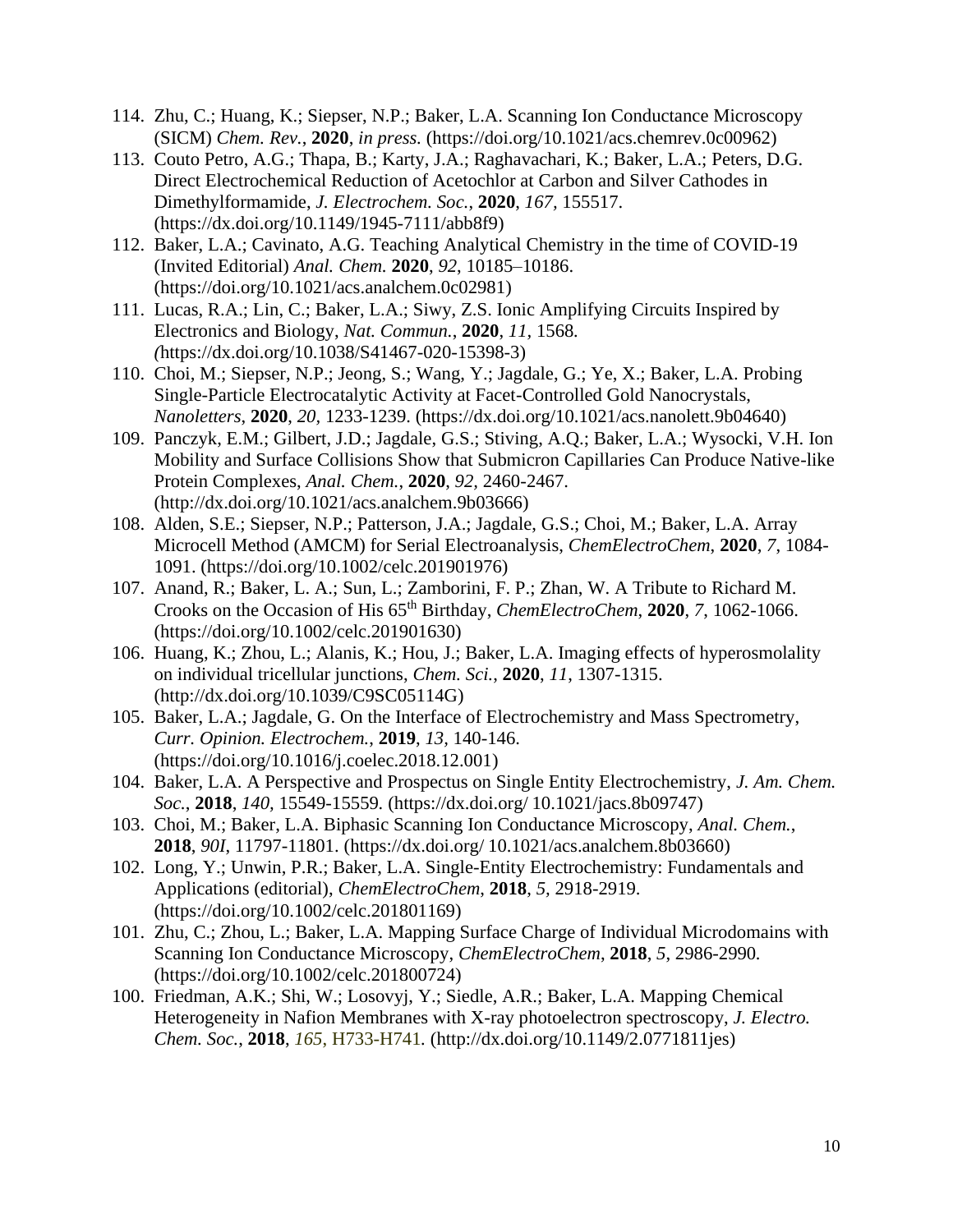- 99. Martinez, J.; Ashby, D.; Zhu, C.; Dunn, B.; Baker, L.A.; Siwy, Z.S. Probing Ion Current in Solid-Electrolytes at the Meso- and Nanoscale, *Faraday Discussions*, **2018**, *210*, 55-67. (http://dx.doi.org/10.1039/C8FD00071A)
- 98. Yuill, E.M.; Baker, L.A. Ion concentration in micro and nanoscale electrospray emitters, *Anal. Bioanal. Chem.*, **2018**, *410*, 3639-3648. (http://dx.doi.org/10.1007/s00216-018-1043- 5)
- 97. Zhu, C.; Shi, W.; Daleke, D. L.; Baker, L. A. Monitoring Dynamic Spiculation in Red Blood Cells with Scanning Ion Conductance Microscopy, *Analyst*, **2018**, *143*, 1087-93. (http://dx.doi.org/10.1039/C7AN01986F)
- 96. Saha-Shah, A.; Baker, L.A. Development of Pipettes as Mobile Nanofluidic Devices for Mass Spectrometric Analysis in: *Open Space Microfluidics: Concepts, Implementation, Applications,* Delamarche, E., Kaigala, G.V., Eds; Wiley, **2018**, pp 273-292. (https://doi.org/10.1002/9783527696789.ch13)
- 95. Yarger, T.J.; Yuill, E.M.; Baker, L.A. Probe-Substrate Distance Control in Desorption Electrospray Ionization, *J. Am. Soc. Mass Spectrom*, **2018**, *29*, 558-565. (http://dx.doi.org/10.1007/s13361-017-1844-3)
- 94. Shi, W.; Zeng, Y.; Zhu, C.; Xiao, Y.; Cummins, T.R.; Hou, J.; Baker, L.A. Characterization of Membrane Patch-Ion Channel Probes for Scanning Ion Conductance Microscopy, *Small*, **2017**, 1702945. (http://dx.doi.org/10.1002/smll.201702945)
- 93. Zhou, L., Gong, Y.; Hou, J.; Baker, L. A. Quantitative Visualization of Nanoscale Ion Transport, *Anal. Chem.*, **2017**, *89, 13603-13609*. (http://dx.doi.org/10.1021/acs.analchem.7b04139)
- 92. Coceancigh, H.; Tran-Ba, K.; Seipser, N.; Baker, L. A.; Ito, T. Longitudinally Controlled Modification of Cylindrical and Conical Track-Etched Poly(ethylene terephthalate) Pores Using Electrochemically-Assisted Cu(I)–Catalyzed Click Reaction, *Langmuir*, **2017**, *33*, 11998-12006. (http://dx.doi.org/10.1021/acs.langmuir.7b02778)
- 91. Shi, W.; Friedman, A.K.; Baker, L.A. Nanopore Sensing, *Anal. Chem.*, **2017**, *89,* 157-188. (http://dx.doi.org/10.1021/acs.analchem.6b04260)
- 90. Yuill, E.M.; Baker, L.A. Electrochemical Aspects of Mass Spectrometry: Atmospheric Pressure Ionization and Ambient Ionization for Bioanalysis, *ChemElectroChem*, **2017**, 4, 806-812. (http://dx.doi.org/10.1002/celc.201600751)
- 89. Friedman, A.K.; Baker, L.A. Synthetic Hydrogel Mimics of the Nuclear Pore Complex Display Selectivity Dependent on FG-Repeat Concentration and Electrostatics, *Soft Materials,* **2016***, 12*, 9477-9484. (http://dx.doi.org/10.1039/C6SM01689H)
- 88. Shi, W.; Zhou, L.; Zheng, Y.; Xiao, Y.; Cummins, T.R.; Baker, L.A. Membrane Patches as Ion Channel Probes for Scanning Ion Conductance Microscopy, *Faraday Discussions*, **2016**, *193*, 81-97*.* (http://dx.doi.org/10.1039/C6FD00133E)
- 87. Zhang, X.; Wang, H.; Morris, C.A.; Gu, C.; Li, M.; Baker, L.A.; Shao, Y. Probing Electron Transfer and Ion Transfer Coupling Processes at the Liquid/Liquid Interface by Pipette Electrodes. *ChemElectroChem,* **2016**, *3*, 2153-2159. (http://dx.doi.org/10.1002/celc.201600234)
- 86. Zhou, L.; Gong, Y.; Sunq, A.; Hou, J.; Baker, L.A. Capturing Rare Conductance in Epithelia with Potentiometric-Scanning Ion Conductance Microscopy (P-SICM), *Anal. Chem.*, **2016,** *88*, 9630–9637. (http://dx.doi.org/10.1021/acs.analchem.6b02392)
- 85. Sa, N.; Pan, B.; Saha-Shah, A.; Hubaud, A.A.; Vaughey, J.T.; Baker, L.A.; Liao, C.; Burrel, A.K. Role of Chloride for a Simple, Non-Grignard Mg Electrolyte in Ether Based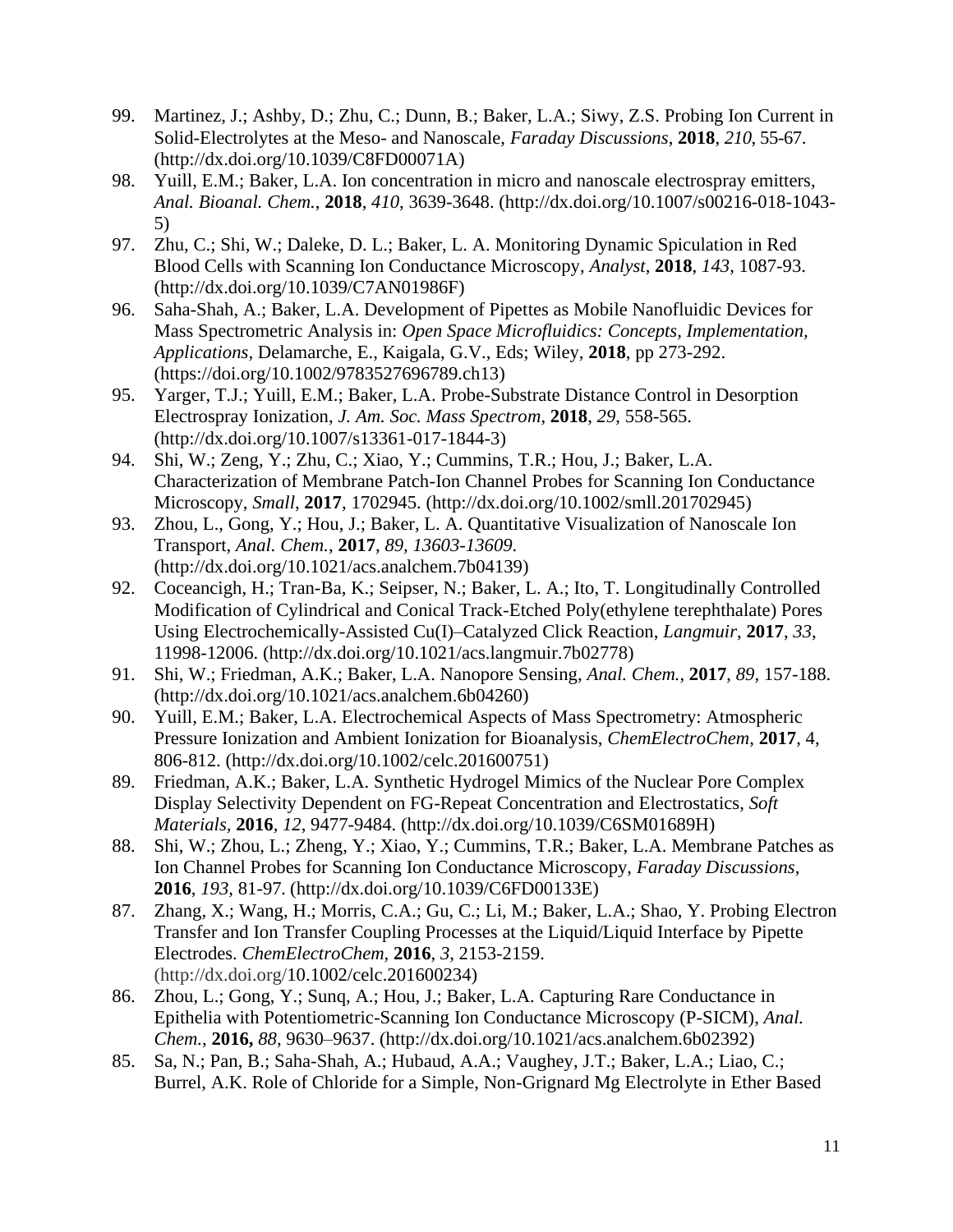Solvents, *ACS Appl. Mat. Interfaces*, **2016**, *8*, 16002-16008. (http://dx.doi.org/10.1021/acsami.6b03193)

- 84. Saha-Shah, A.; Green, C.M.; Abraham, D.H.; Baker, L.A. Segmented flow sampling with push-pull theta pipettes, *Analyst*, **2016**, *141*, 1958-1965. (http://dx.doi.org/10.1080/21688370.2016.1142492)
- 83. Hou, J.; Baker, L.A.; Zhou, L.; Klein, R.S. Viral interactions with the blood-brain barrier: old dog, new tricks, *Tissue Barriers,* **2016**, *4*, e1142492. (http://dx.doi.org/10.1021/acs.analchem.5b03399)
- 82. Yuill, E.M.; Shi, W.; Baker, L.A. Scanning electrospray microscopy with nanopipettes. *Anal. Chem.*, **2015**, *87*, 11182–86. (http://dx.doi.org/10.1021/acs.analchem.5b03399)
- 81. Shi, W.; Baker, L. A. Imaging studies chemical degradation of Nafion membranes. *RSC Adv.*, **2015**, *5*, 99284-90. (http://dx.doi.org/10.1039/C5RA20291D)
- 80. Plett, T.; Shi, W.; Zeng, Y.; Mann, W.; Vlassiouk, I.; Baker, L.A.; Siwy, Z.S. Rectification of nanopores in aprotic solvents – Transport properties of nanopores with surface dipoles. *Nanoscale*, **2015**, *7*, 19080-91. (http://dx.doi.org/10.1039/C5NR06340J)
- 79. Hou, J.; Zhou, L.; Zheng, Y.; Baker, L.A. A model for differentiating transcellular and paracellular conductances with double patch-clamps and scanning ion conductance microscopy. *Tissue Barriers*, **2015**, *3*, e1105907. (http://dx.doi.org/10.1080/21688370.2015.1105907)
- 78. Gong, Y.; Zhou, Y. Baker, L.A.; Hou, J. Biochemical and biophysical analyses of tight junction permeability made of claudin-16 and claudin-19 dimerization, *Mol. Bio. Cell*, **2015**, *26*, 4333-4346. (http://dx.doi.org/10.1091/mbc.E15-06-0422)
- 77. Govinda, G.; Yi, Y.; Derylo, M.A.; Baker, L.A.; Ito, T. Electron Propagation within Redox-Active Microdomains in Thin Films of Ferrocene-Containing Diblock Copolymers. *Langmuir*, **2015**, *31*, 12307–14. (http://dx.doi.org/10.1021/acs.langmuir.5b02996)
- 76. Zhou, L.; Zhou, Y.; Shi, W.; Baker, L.A. Alternating Current Potentiometric Scanning Ion Conductance Microscopy (AC-PSICM). *J. Phys. Chem. C*, **2015**, *119*, 14392-14399. (http://dx.doi.org/10.1021/acs.jpcc.5b03120)
- 75. Shi, W.; Sa, N.; Thakar, R.; Baker, L.A. Nanopipette Delivery: Influence of Surface Charge. *Analyst*, **2015**, *140,* 4835-4842. [\(http://dx.doi.org/1](http://dx.doi.org/)0.1039/C4AN01073F)
- 74. Weber, A. E.; Shi, W.; Baker, L.A. Electrochemical Applications of Scanning Ion Conductance Microscopy. In *Electroanalytical Chemistry*; Bard, A.J., Zoski, C. Eds.; **2015**, *v26*, 75-114*.*
- 73. Saha-Shah, A.; Weber, A.E.; Karty, J. A.; Ray, S. J.; Hieftje, G. M.; Baker, L. A. Nanopipettes: probes for local sample analysis. *Chem. Sci.*, **2015**, *6*, 3334-41. (http://dx.doi.org/10.1039/C5SC00668F)
- 72. Zakeri, R.; Basore, J.R.; Baker, L.A. Modulated Fluorescence Detection with Microelectromagnetic Traps. *Anal. Meth.*, **2015**, *7*, 2273-77. (http://dx.doi.org/10.1039/C4AY02828G)
- 71. Friedman, A.K.; Baker, L.A. Nanopores and Nanoporous Membranes, in *Nanoelectrochemistry*; Mirkin, M.V., Amemiya, S., Eds., CRC Press, **2015**, 395-438. (http://dx.doi.org/10.1201/b18066-14)
- 70. Haywood, D.G.; Saha-Shah, A.; Baker, L.A.; Jacobson, S.C. Fundamentals of Nanofluidics: Nanopores, Nanochannels and Nanopipets. *Anal. Chem.*, **2015**, 87, 172-187. (http://dx.doi.org/10.1021/ac504180h)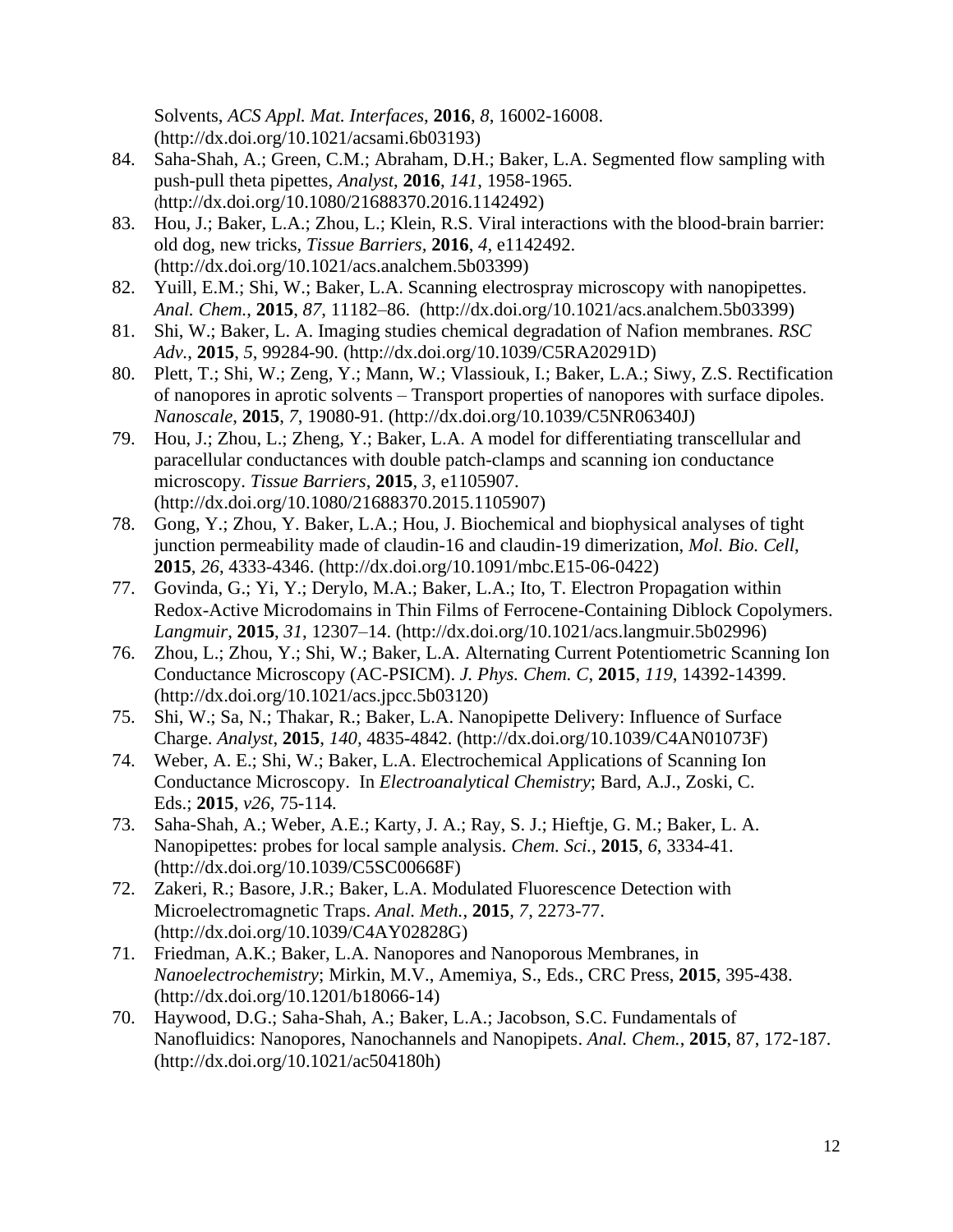- 69. Zhou, Y.; Bright, L.; Shi, W.; Aspinwall, C.A.; Baker, L.A. Ion channel probes for scanning ion conductance microscopy. *Langmuir*, **2014**, 30, 15351-15355. (http://dx.doi.org/10.1021/la504097f)
- 68. Baker, L.A.; Chakraverty, D.; Columbus, L.; Feig, A.; Jenks, W.; Pilarz, M.; Stains, M.; Waterman, R.; Wesemann, J. Cottrell Scholars Collaborative New Faculty Workshop: Professional Development for New Chemistry Faculty and Initial Assessment of its Efficacy. *J. Chem. Ed.*, **2014**, *91*, 1874-1881. [\(http://dx.doi.org/10.1021/ed500547n\)](http://dx.doi.org/10.1021/ed500547n)
- 67. Weber, A.E.; Baker, L.A. Experimental studies of resolution in scanning ion conductance microscopy. *J. Electrochem. Soc.*, **2014**, *161*, H924-H929. (http://dx.doi.org/10.1149/2.0701414jes)
- 66. Zhou, L.; Zhou, Y.; Baker, L.A. Measuring Ions with Scanning Ion Conductance Microscopy. *ECS Interface*, **2014**, *2*, 51-56. (http://www.electrochem.org/dl/interface/sum/sum14/if\_sum14.htm)
- 65. Zhou, Y.; Chen, C.C.; Weber, A.E.; Zhou, L.; Baker, L.A. Potentiometric Scanning Ion Conductance Microscopy. *Langmuir*, **2014**, *30,* 5669-5675. [\(http://dx.doi.org/10.1021/la500911w\)](http://dx.doi.org/10.1021/la500911w)
- 64. Morton, K.C.; Baker, L.A. Atomic Force Microscopy-based Bioanalysis for the Study of Disease. *Anal. Meth.*, **2014**, *6*, 4932-4955*.* (http://dx.doi.org/10.1039/C4AY00485J)
- 63. Laracuente, A.; Baker, L.A.; Whitman. L.J. Copper silicide nanocrystals on hydrogenterminated Si(001). *Surf. Sci.*, **2014**, *624*, 52-57. [\(http://dx.doi.org/10.1016/j.susc.2013.12.006\)](http://dx.doi.org/10.1016/j.susc.2013.12.006)
- 62. Sa, N.; Lan, W.; Shi, W.; Baker, L.A. Rectification of Ion Current in Nanopipettes by External Substrates. *ACS Nano*, **2013**, *7,* 11272–11282. (http://dx.doi.org/10.1021/nn4050485)
- 61. Morton, K.C.; Tokuhisa, H.; Baker, L.A. Pyrolyzed Carbon Film Diodes. *ACS Appl. Mater. Interfaces*, **2013**, *5*, 10673–10681. [\(http://dx.doi.org/10.1021/am402758y\)](http://dx.doi.org/10.1021/am402758y)
- 60. Yuill, E.M.; Sa. N.; Ray, S.J.; Hieftje, G.M.; Baker, L.A. Electrospray ionization from nanopipette emitters with tip diameters of less than 100 nanometers. *Anal. Chem.*, **2013**, *85*, 8498–8502. (http://dx.doi.org/10.1021/ac402214g)
- 59. Thakar, R.; Weber, A.E.; Morris, C.A.; Baker, L. A. Multifunctional Carbon Nanoelectrodes Fabricated by Focused Ion Beam Milling. *Analyst,* **2013**, *138*, 5973-5982. (http://dx.doi.org/10.1039/c3an01216f)
- 58. Zhou, Y.; Chen, C.C.; Weber, A.; Zhou, L.; Baker, L. A.; Hou, J. Potentiometric-Scanning Ion Conductance Microscopy for Measurement at Tight Junctions. *Tissue Barriers,* **2013**, *1,* e2558s. (https://www.landesbioscience.com/journals/tissuebarriers/article/25585/).
- 57. Morris, C.A.; Chen, C.; Ito, T.; Baker, L. A. Local pH Measurement with Scanning Ion Conductance Microscopy. *J. Electrochem. Soc.,* **2013**, *160*, H430-H435. (http://dx.doi.org/10.1149/2.028308jes)
- 56. Sa, N.; Baker, L.A. Experiment and Simulation of Ion Transport through Nanopipettes of Well-defined Conical Geometry. *J. Electrochem. Soc.,* **2013,** *160*, H376-H381. (http://dx.doi.org/10.1149/2.128306jes)
- 55. Chen, C.; Zhou, Y.; Morris, C.A.; Hou, J.; Baker, L.A. Scanning ion conductance microscopy measurement of paracellular conductance in tight junctions. *Anal. Chem.*, **2013**, *85*, 3621-3628. (http://dx.doi.org/10.1021/ac303441n)
- 54. Mathews, K.L.; Budgin, A.M.; Beeram, S.; Joenathan, A.T.; Stein, B.D.; Werner-Zwanziger, U.; Pink, M.; Baker, L.A.; Malumoud, W.E.; Carini, J.P.; Bronstein, L.M.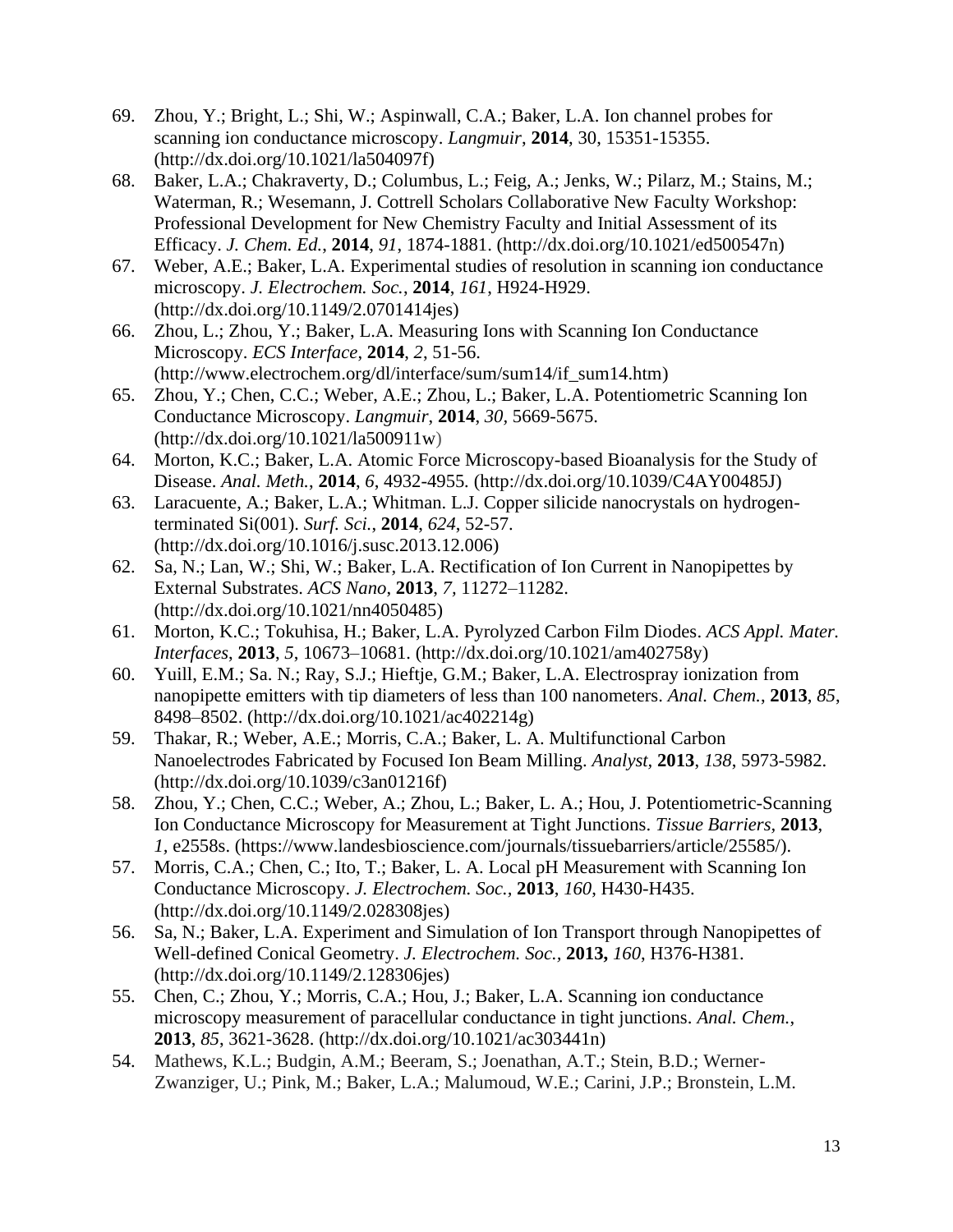Solid Polymer Electrolytes which Contain Tricoordinate Boron for Enhanced Conductivity and Transference Numbers. *J. Mat. Chem. A,* **2013**, *1*, 1108-1116. (http://dx.doi.org/10.1039/C2TA00628F)

- 53. Thakar, R.; Zakeri, R.; Morris, C.A.; Baker, L.A. Rapid Fabrication of Nanoporous Membrane Arrays and Single-pore Membranes from Parylene C. *Anal. Meth.,* 2012, *4*, 4353-4359 (http://dx.doi.org/10.1039/C2AY26074C)
- 52. Morton, K.C.; Derylo, M.A.; Baker, L.A. Conductive Atomic Force Microscopy Probes from Pyrolyzed Parylene C. *J. Electrochem. Soc.*, **2012**, H662-H667. (http://dx.doi.org/10.1149/2.061207jes)
- 51. Basore, J.; Baker, L. A., Applications of Microelectromagnetic Traps. *Anal. Bioanal. Chem.,* **2012,** 403, 2077-2088*.* (http://dx.doi.org/10.1007/s00216-012-6040-5)
- 50. Chen, C.; Zhou, Y.; Baker, L.A. Scanning Ion Conductance Microscopy. *Annu. Rev. Anal. Chem.*, **2012**, *5,* 207-228. (http://dx.doi.org/10.1146/annurev-anchem-062011-143203)
- 49. Zhou, Y.; Chen, C.; Baker, L. A., Heterogeneity of Multiple-pore Membranes Investigated with Ion Conductance Microscopy. *Anal. Chem.,* **2012,** *84,* 3003-3009. (http://dx.doi.org/10.1021/ac300257q)
- 48. Morris, C.A.; Chen, C.; Baker, L.A. Transport of Redox Probes through Single Pores Measured by Scanning Electrochemical-Scanning Ion Conductance Microscopy (SECM-SICM). *Analyst*, **2012**, *137*, 2933-2938. (http:// dx.doi.org/10.1039/C2AN16178H)
- 47. Basore, J.R.; Lavrik, N.V.; Baker, L.A. Magnetically Gated Microelectrodes. *Chem. Comm.*, **2012**, *48*, 1009-1011. (http://dx.doi.org/10.1039/C2CC16938J)
- 46. Chen, C.; Zhou, Y.; Baker, L.A. Single nanopore investigations with ion conductance microscopy. *ACS Nano*, **2011**, *5*, 8404-8411. (http://dx.doi.org/10.1021/nn203205s)
- 45. Derylo, M.A.; Morton, K.C.; Baker, L.A. Parylene insulated probes for electrochemical atomic force microscopy. *Langmuir*, **2011**, *27*, 13925-13930. (http://dx.doi.org/10.1021/la203032u)
- 44. Bird, S.P; Baker, L.A. An abiotic analogue of the nuclear pore complex hydrogel. *Biomacromol.,* **2011**, *12*, 3119-3123 (http://dx.doi.org/10.1021/bm200820x)*.*
- 43. Sa, N.; Baker, L.A. Rectification of nanopores at surfaces. *J. Am. Chem. Soc.*, **2011**, *133*, 10398-10401. [\(http://dx.doi.org/10.1021/ja203883q\)](http://dx.doi.org/10.1021/ja203883q)
- 42. Morton, K. C.; Morris, C. A.; Derylo, M. A.; Thakar, R.; Baker, L. A. Carbon electrode fabrication from pyrolyzed parylene c. *Anal. Chem.*, **2011**, *83*, 5447-5452. [\(http://dx.doi.org/10.1021/ac200885w\)](http://dx.doi.org/10.1021/ac200885w)
- 41. Thakar, R.; Wilburn, J.; Baker, L. A. Studies of edge effects with shroud-modified electrodes. *Electroanalysis*, **2011**, *23*, 1543-1547. [\(http://dx.doi.org/10.1002/elan.201100170\)](http://dx.doi.org/10.1002/elan.201100170)
- 40. Bird, S. P.; Baker, L. A. Biologically modified hydrogels for chemical and biochemical analysis. *Analyst*, **2011**, *136*, 3410-3418. [\(http://dx.doi.org/10.1039/C0AN00871K](http://dx.doi.org/10.1039/C0AN00871K))
- 39. Powell, M.; Sa, N.; Davenport, M.; Healy, K.; Vlassiouk, I.; Letant, S.; Baker, L. A.; Siwy, Z. Noise Properties of Rectifying Nanopores. *J. Phys. Chem. C.*, **2011**, *115*, 8775-8783. (http://dx.doi.org 10.1021/jp2016038)
- 38. Baker, L. A.; Chen, C. Waves in Microscopy. *Nature Chem.*, **2011**, *3*, 191-192. (invited commentary) (http://dx.doi.org/ 10.1038/nchem.983)
- 37. Chen, C., Baker, L.A. Effects of pipette modulation and imaging distances on ion currents measured with Scanning Ion Conductance Microscopy (SICM). *Analyst*, **2011**, *1*, 90-97. [\(http://dx.doi.org/10.1039/C0AN00604A\)](http://dx.doi.org/10.1039/C0AN00604A)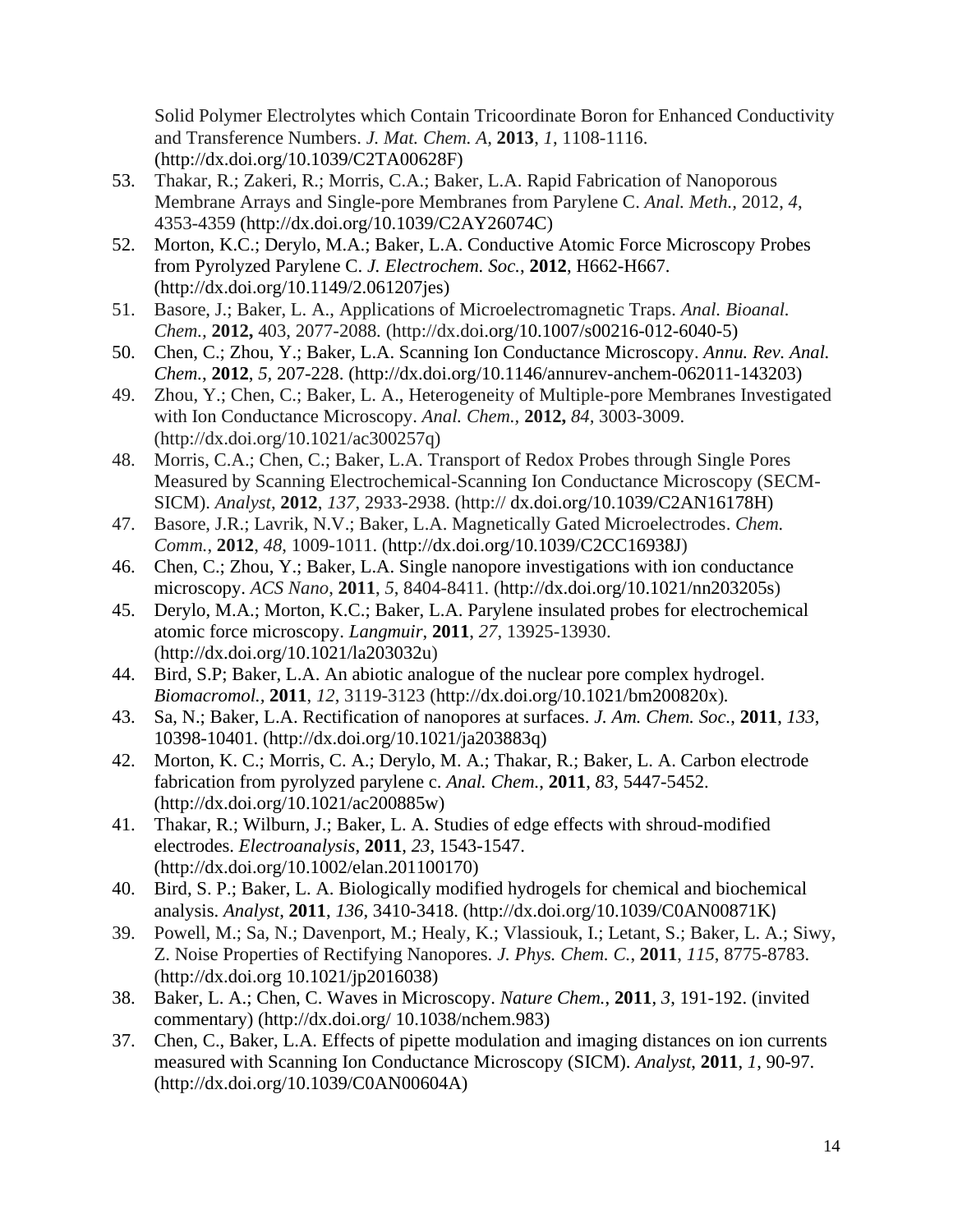- 36. Sa. N.; Fu, Y.; Baker, L. A. Reversible cobalt ion binding to imidazole-modified nanopipettes. *Anal. Chem.*, **2010**, *82*, 9963-9966. (http://dx.doi.org/10.1021/ac102619j)
- 35. Basore, J. R.; Lavrik, N. V.; Baker, L. A. Electromagnetic Micropores: Fabrication and Operation. *Langmuir*, **2010**, *26*, 19239-1244. (http://dx.doi.org/10.1021/la103977e)
- 34. Morris, C.; Friedman, A. K.; Baker, L. A. Applications of Nanopipettes in the Analytical Sciences. *Analyst*, **2010**, *135*, 2190-2202. (http://dx.doi.org/10.1039/c0an00156b)
- 33. Thakar, R.; Baker, L. A. Lithography-free Production of Stamps for Microcontact Printing. *Anal. Meth.*, **2010**, *2,* 1180-1183. (http://dx.doi.org/10.1039/c0ay00233j)
- 32. Basore, J. R.; Lavrik, N. V.; Baker, L. A.; Single-Pore membranes Gated by Microelectromagnetic Traps. *Adv. Mat.*, **2010**, 2759-2763. (http://dx.doi.org/10.1002/adma.201000566)
- 31. Petrovykh, D.; Sullivan, J.; Clark, T.; Baker, L. A.; Whitman, L. J. Self-Assembled Monolayers of Alkanethiols on InAs. *Langmuir,* **2009**, *25,* 12185-12194. (http:// dx.doi.org/10.1021/la804314j)
- 30. Fu, Y.; Tokuhisa, H.; Baker, L. A. Nanopore DNA sensors based on dendrimer-modified nanopipettes. *Chem. Comm.,* **2009**, *32,* 4877-4879. (http://dx.doi.org/10.1039/b910511e)
- 29. Chen, C.; Derylo, M.; Baker, L. A. Measurement of Ion Currents through Porous Membranes with Scanning Ion Conductance Microscopy. *Anal. Chem.*, **2009**, *81*, 4742- 4751. (http://dx.doi.org/10.1021/ac900065p)
- 28. Burgan, D. A.; Baker, L. A. Investigating Self-Assembly with Macaroni. *J. Chem. Ed.* **2009**, *86*, 704A. (http://dx.doi.org/10.1021/ed086p704A)
- 27. Tokuhisa, H.; Liu, J.; Omori, K.; Kanesato, M.; Baker, L. A. Efficient Biosensor Interfaces Based on Space-Controlled Self-Assembled Monolayers. *Langmuir*, **2009**, *25*, 1633-1637. (http://dx.doi.org/10.1021/la8033148)
- 26. Laracuente, A. R.; Baker, L. A.; Whitman, L. J. UHV Characterization of Ambient-Dosed Hydrogen-Terminated Si(001). *Surf. Sci.,* **2008**, *602*, 3-8. (http://dx.doi.org/10.1016/j.susc.2007.09.032)
- 25. Baker, L. A.; Bird, S. P. A Makeover for Membranes. *Nat. Nanotechnol.*, **2008**, *3*, 73-74 (invited commentary). (http://dx.doi.org/10.1038/nnano.2008.13)
- 24. Sexton, L. T.; Horne, L. P. Sherrill, S. S.; Bishop, G. W.; Baker, L. A.; Martin, C. R. Resistive-Pulse Studies of Proteins and Protein/Antibody Complexes Using a Conical Nanotube Sensor. *J. Am. Chem. Soc.,* **2007**, *129,* 13144-13152. (http://dx.doi.org/10.1021/ja0739943)
- 23. Harrell, C. C.; Choi, Y.; Baker, L. A.; Siwy, Z.; Martin, C. R. Resistive-Pulse DNA Detection with a Conical Nanopore Sensor. *Langmuir*, **2006***, 22,* 10837-10843. (http://dx.doi.org/10.1021/la061234k)
- 22. Choi, Y.; Baker, L. A.; Hillebrenner, H.; Martin, C. R. Biosensing with conically shaped nanopores and nanotubes. *Phys. Chem. Chem. Phys.*, **2006**, *8*, 4976-4988. (http://dx.doi.org/10.1039/b607360c)
- 21. Ervin, E. N.; White, H. S.; Baker, L. A.; Martin, C. R. Alternating Current Impedance Imaging of High-Resistance Membrane Pores Using a Scanning Electrochemical Microscope. Application of Membrane Electrical Shunts to Increase Measurement Sensitivity and Image Contrast. *Anal. Chem.,* **2006**, *78,* 6535-6541. (http://dx.doi.org/10.1021/ac060577k)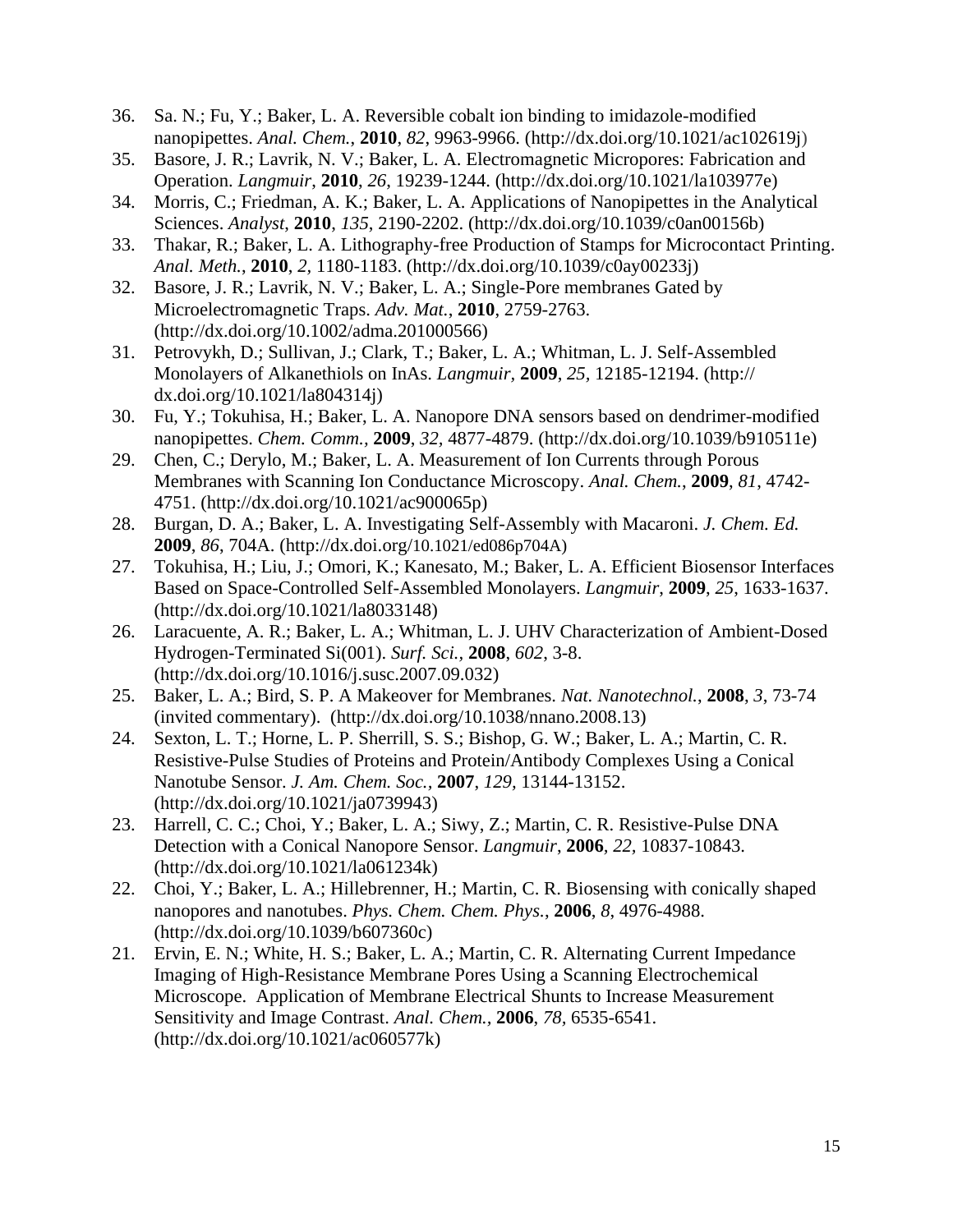- 20. Scopece, P.; Baker, L. A.; Ugo, P.; Martin, C. R. Conical Nanopores: Solvent Shaping of Nanopores. *Nanotechnology*, **2006**, 3951-3956. (http://dx.doi.org/10.1088/0957- 4484/17/15/057)
- 19. Baker, L. A.; Choi, Y.; Martin, C. R. Nanotube Membranes for Biomaterials Synthesis, Bioseparations, and Biosensors. *Current Nanoscience,* **2006**, *2*, 243-255*.* (http://www.ingentaconnect.com/content/ben/cnano/2006/00000002/00000003/art00009)
- 18. Martin, C. R.; Baker, L. A. Expanding the Molecular Electronics Toolbox. *Science* **2005**, *309*, 67-68 (invited commentary). (http://dx.doi.org/10.1126/science.1114663)
- 17. Heins, E. S.; Baker, L. A.; Siwy, Z. S.; Mota, M. O.; Martin, C. R. Effect of Crown Ether on Ion Currents through Synthetic Membranes Containing a Single Conically Shaped Nanopore. *J. Phys. Chem. B,* **2005**, *109*, 18400-18407. (http://dx.doi.org/10.1021/jp052341a)
- 16. Odom, D. J.; Baker, L. A.; Martin, C. R. Solvent-Extraction and Langmuir-Adsorption-Based Transport in Chemically Functionalized Nanopore Membranes. *J. Phys. Chem. B,* **2005**, *109*, 20877-20894. (http://dx.doi.org/10.1021/jp0524983)
- 15. Heins, E. S.; Siwy, Z. S.; Baker, L. A.; Martin, C. R. Detecting Single Porphyrin Molecules in a Conically Shaped Synthetic Nanopore. *Nano Lett.,* **2005**, *5*, 1824-1829. (http://dx.doi.org/10.1021/nl050925i)
- 14. Ervin, E. N.; White, H. S.; Baker, L. A. Alternating Current Impedance Imaging of Membranes Pores Using Scanning Electrochemical Microscopy. *Anal. Chem.,* **2005**, *77*, 5564-5569. (http://dx.doi.org/10.1021/ac050453s)
- 13. Baker, L. A.; Jin, P.; Martin, C. R. Biomaterials and Biotechnologies Based on Nanotube Membranes. *Crit. Rev. Solid State Mater. Sci.,* **2005**, *30*, 1-22 (invited review). (http://dx.doi.org/10.1080/10408430500198169)
- 12. Baker, L. A.; Laracuente, A. R.; Whitman, L. J. Hydrogen Termination Following Cu Deposition on Si(001). *Phys. Rev. B,* **2005**, *71*, 153302. (http://dx.doi.org/10.1103/PhysRevB.71.153302)
- 11. Siwy, Z.; Trofin, L.; Kohli, P.; Baker, L. A.; Trautmann, C.; Martin, C. R. Protein Biosensors Based on Biofunctionalized Conical Gold Nanotubes. *J. Am. Chem. Soc.,* **2005**, *127*, 5000-5001. (http://dx.doi.org//10.1021/ja043910f)
- 10. Kooi, S. E.; Baker, L. A.; Sheehan, P. E.; Whitman, L. J. Dip-Pen Nanolithography of Chemical Templates on Silicon Oxide. *Adv. Mater.,* **2004**, *16*, 1013-1016. (http://dx.doi.org//10.1002/adma.200306468)
- 9. Oh, S. –K.; Baker, L. A.; Crooks, R. M*.* Electrochemical Rectification Using Mixed Monolayers of Redox-Active Ferrocenyl Dendrimers and *n*-Alkanethiols. *Langmuir,* **2002**, *18*, 6981-6987. (http://dx.doi.org/10.1021/la020382h)
- 8. Baker, L. A.; Sun, L.; Crooks, R. M. Synthesis and Catalytic Properties of Imidazole-Functionalized Poly(propylene imine) Dendrimers. *Bull. Kor. Chem. Soc.,* **2002**, *23*, 647- 654 (invited feature article).

(http://koreascience.or.kr/article/ArticleFullRecord.jsp?cn=JCGMCS\_2002\_v23n5\_647)

- 7. Baker, L. A.; Crooks, R. M. Photophysical Properties of Pyrene-Functionalized Poly (Propylene Imine) Dendrimers. *Macromolecules,* **2000**, *33*, 9034-9039. (http://dx.doi.org/10.1021/ma001379c)
- 6. Baker, L. A.; Zamborini, F. P.; Sun, L.; Crooks, R. M. Dendrimer-Mediated Adhesion between Vapor-Deposited Gold and Glass or Si Wafers. *Anal. Chem*., **1999**, *71*, 4403-4406. (http://dx.doi.org/10.1021/ac990495e)